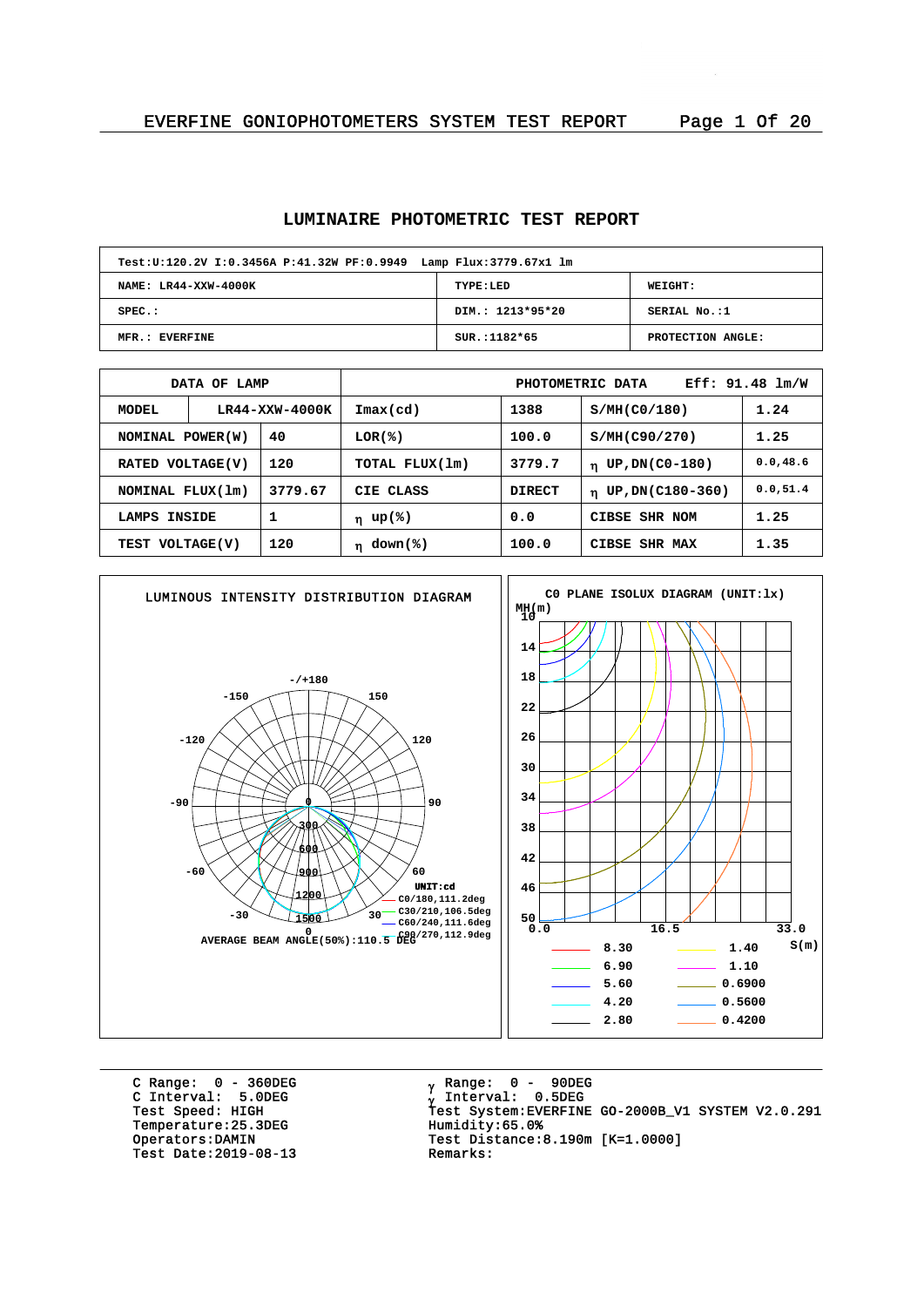# **ZONAL FLUX DIAGRAM AND LUMINANCE LIMITATION CURVES**

### ZONAL FLUX DIAGRAM:

| $\mathbf{v}$ | C0    | C45   | C90   | C135  | C180                  | C225   | C270   | C315   | $\mathbf{v}$ | <b>O</b> zone | o total  | tlum, lamp |
|--------------|-------|-------|-------|-------|-----------------------|--------|--------|--------|--------------|---------------|----------|------------|
| 5            | 1381  | 1376  | 1376  | 1376  | 1381                  | 1375   | 1375   | 1375   | $0 - 5$      | 33.01         | 33.01    | 0.87, 0.87 |
| 10           | 1361  | 1358  | 1364  | 1357  | 1360                  | 1357   | 1362   | 1356   | $5 - 10$     | 97.81         | 130.8    | 3.46, 3.46 |
| 15           | 1330  | 1331  | 1329  | 1329  | 1328                  | 1329   | 1326   | 1327   | $10 - 15$    | 159.3         | 290.1    | 7.68,7.68  |
| 20           | 1286  | 1286  | 1293  | 1277  | 1283                  | 1282   | 1290   | 1280   | $15 - 20$    | 215.1         | 505.2    | 13.4, 13.4 |
| 25           | 1232  | 1236  | 1235  | 1209  | 1226                  | 1230   | 1231   | 1228   | $20 - 25$    | 263.5         | 768.8    | 20.3, 20.3 |
| 30           | 1169  | 1174  | 1177  | 1121  | 1159                  | 1164   | 1173   | 1163   | $25 - 30$    | 302.3         | 1071     | 28.3, 28.3 |
| 35           | 1095  | 1100  | 1100  | 1038  | 1081                  | 1089   | 1095   | 1088   | $30 - 35$    | 330.6         | 1402     | 37.1, 37.1 |
| 40           | 1014  | 1022  | 1023  | 957.2 | 994.5                 | 1009   | 1017   | 1008   | $35 - 40$    | 347.8         | 1749     | 46.3, 46.3 |
| 45           | 924.7 | 906.0 | 930.2 | 805.4 | 899.4                 | 912.2  | 922.3  | 914.7  | $40 - 45$    | 352.1         | 2102     | 55.6, 55.6 |
| 50           | 827.4 | 762.9 | 837.0 | 642.7 | 797.1                 | 814.6  | 827.8  | 821.3  | $45 - 50$    | 341.0         | 2443     | 64.6,64.6  |
| 55           | 724.8 | 628.5 | 730.2 | 519.2 | 687.4                 | 704.8  | 719.3  | 713.4  | $50 - 55$    | 317.1         | 2760     | 73,73      |
| 60           | 612.3 | 522.6 | 623.4 | 417.9 | 569.7                 | 594.6  | 610.8  | 605.1  | $55 - 60$    | 283.9         | 3044     | 80.5,80.5  |
| 65           | 493.9 | 422.1 | 506.9 | 325.6 | 444.1                 | 473.5  | 492.6  | 489.5  | $60 - 65$    | 242.9         | 3286     | 86.9,86.9  |
| 70           | 372.4 | 318.5 | 390.5 | 235.0 | 317.2                 | 350.4  | 374.4  | 371.3  | $65 - 70$    | 194.9         | 3481     | 92.1,92.1  |
| 75           | 243.0 | 221.1 | 277.3 | 149.4 | 171.9                 | 226.5  | 261.1  | 250.4  | $70 - 75$    | 144.1         | 3625     | 95.9,95.9  |
| 80           | 138.2 | 128.5 | 164.0 | 80.98 | 56.09                 | 118.8  | 147.7  | 139.3  | $75 - 80$    | 92.91         | 3718     | 98.4,98.4  |
| 85           | 31.48 | 54.88 | 84.74 | 31.92 | 10.35                 | 41.58  | 74.06  | 54.28  | $80 - 85$    | 46.94         | 3765     | 99.6,99.6  |
| 90           | 1.596 | 4.834 | 5.433 | 2.881 | 0.6623                | 0.4916 | 0.4014 | 0.5863 | $85 - 90$    | 14.44         | 3780     | 100,100    |
| 95           |       |       |       |       |                       |        |        |        | $90 - 95$    |               |          |            |
| 100          |       |       |       |       |                       |        |        |        | $95 - 100$   |               |          |            |
| 105          |       |       |       |       |                       |        |        |        | 100-105      |               |          |            |
| 110          |       |       |       |       |                       |        |        |        | 105-110      |               |          |            |
| 115          |       |       |       |       |                       |        |        |        | 110-115      |               |          |            |
| 120          |       |       |       |       |                       |        |        |        | $115 - 120$  |               |          |            |
| 125          |       |       |       |       |                       |        |        |        | $120 - 125$  |               |          |            |
| 130          |       |       |       |       |                       |        |        |        | 125-130      |               |          |            |
| 135          |       |       |       |       |                       |        |        |        | 130-135      |               |          |            |
| 140          |       |       |       |       |                       |        |        |        | 135-140      |               |          |            |
| 145          |       |       |       |       |                       |        |        |        | $140 - 145$  |               |          |            |
| 150          |       |       |       |       |                       |        |        |        | 145-150      |               |          |            |
| 155          |       |       |       |       |                       |        |        |        | 150-155      |               |          |            |
| 160          |       |       |       |       |                       |        |        |        | 155-160      |               |          |            |
| 165          |       |       |       |       |                       |        |        |        | $160 - 165$  |               |          |            |
| 170          |       |       |       |       |                       |        |        |        | $165 - 170$  |               |          |            |
| 175          |       |       |       |       |                       |        |        |        | 170-175      |               |          |            |
| 180          |       |       |       |       |                       |        |        |        | 175-180      |               |          |            |
| <b>DEG</b>   |       |       |       |       | LUMINOUS INTENSITY:cd |        |        |        |              |               | UNIT: 1m |            |



| LUMINANCE cd/(m2) |         |       |  |  |  |  |  |  |  |
|-------------------|---------|-------|--|--|--|--|--|--|--|
| G(DEG)            | C90/270 |       |  |  |  |  |  |  |  |
| 85                | 4703    | 12659 |  |  |  |  |  |  |  |
| 80                | 10362   | 12300 |  |  |  |  |  |  |  |
| 75                | 12225   | 13948 |  |  |  |  |  |  |  |
| 70                | 14176   | 14866 |  |  |  |  |  |  |  |
| 65                | 15218   | 15619 |  |  |  |  |  |  |  |
| 60                | 15946   | 16234 |  |  |  |  |  |  |  |
| 55                | 16453   | 16577 |  |  |  |  |  |  |  |
| 50                | 16760   | 16955 |  |  |  |  |  |  |  |
| 45                | 17028   | 17129 |  |  |  |  |  |  |  |

C Range: 0 - 360DEG C Interval: 5.0DEG Temperature: 25.3DEG<br>Operators: DAMIN Test Date:  $2019-08-13$ 

<sub>v</sub> Range: 0 – 90DEG y Range: 0 – 90DE<br><sub>V</sub> Interval: 0.5DEG C INCENSITY STREET<br>Test Speed: HIGH Test System:EVERFINE GO-2000B\_V1 SYSTEM V2.0.291<br>Temperature:25.3DEG Humidity:65.0% Test Distance: 8.190m  $[K=1.0000]$ <br>Remarks: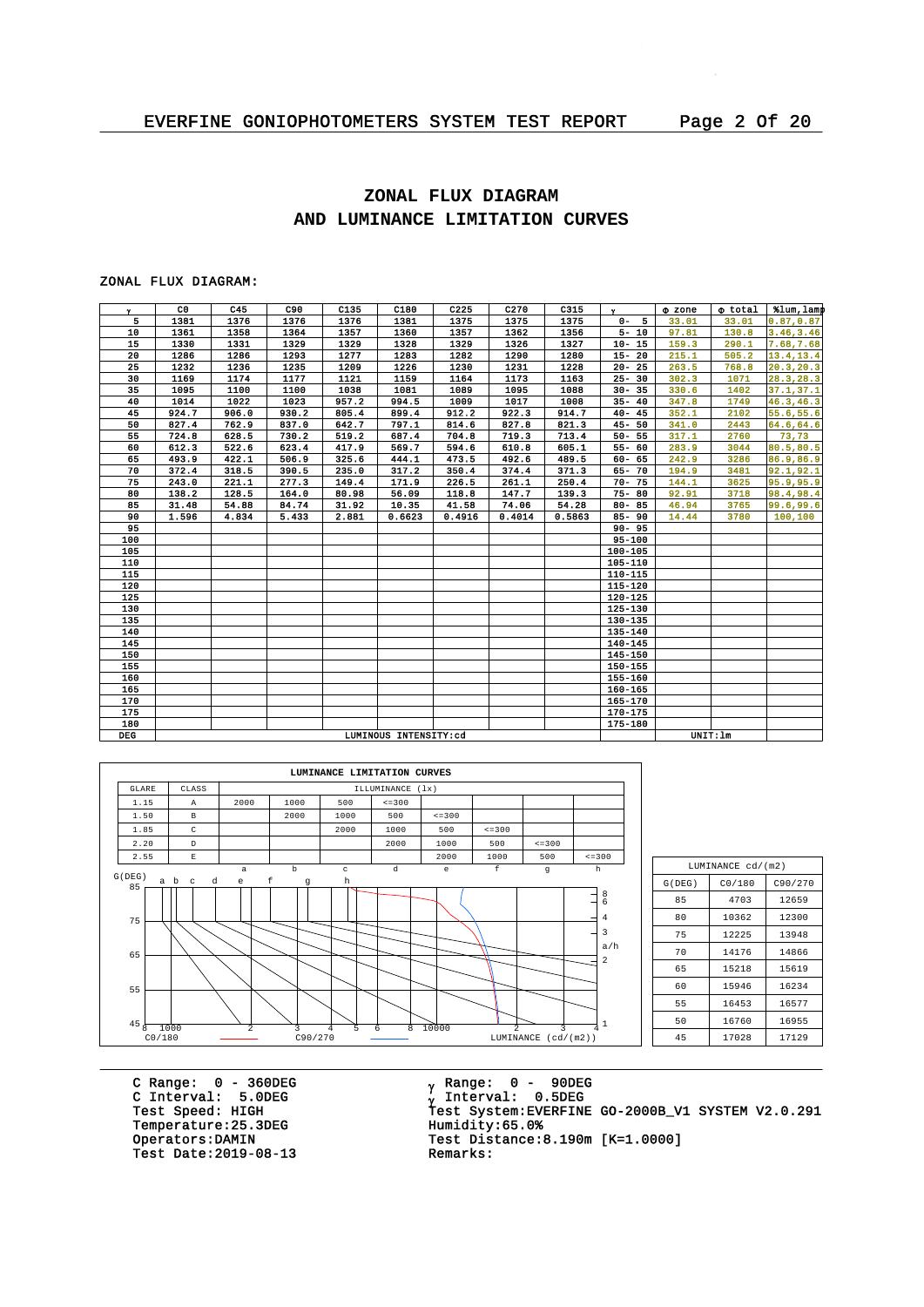#### **Test:U:120.2V I:0.3456A P:41.32W PF:0.9949 Lamp Flux:3779.67x1 lm NAME: LR44-XXW-4000K TYPE:LED WEIGHT: SPEC.: DIM.: 1213\*95\*20 SERIAL No.:1 MFR.: EVERFINE SUR.:1182\*65 PROTECTION ANGLE:** 80% 70% 50% 30% 10% 0 pcc 50% 30% 10% 50% 30% 10% 50% 30% 10% 50% 30% 10% 50% 30% 10% 0 w r 20% 20% 20% 20% 20% 0 pfc RCR RCR:Room Cavity Ratio Coefficients of Utilization(CU) 0.0 1.16 1.16 1.16 1.06 1.06 1.06 1.02 1.02 1.02 1.00 1.19 1.19 1.19 1.11 1.11 1.11 1.0 1.04 1.00 .96 1.02 .98 .95 .98 .95 .92 .94 .91 .89 .90 .88 .86 .84 2.0 .91 .84 .79 .83 .78 .86 .81 .76 .82 .78 .74 .79 .76 .73 .71 .89 3.0 .72 .79 .71 .76 .64 .73 .67 .70 .66 .80 .66 .65 .69 .63 .62 .60 .71 4.0 .62 .56 .70 .62 .55 .67 .60 .55 .65 .59 .54 .63 .58 .53 .51 5.0 .64 .55 .48 .63 .54 .48 .60 .53 .47 .58 .52 .47 .57 .51 .46 .44 .57 .45 6.0 .48 .42 .56 .48 .42 .55 .47 .42 .53 .46 .41 .51 .41 .39 .37 7.0 .52 .43 .51 .43 .37 .50 .42 .37 .48 .42 .37 .47 .41 .36 .34 .37 8.0 .47 .39 .33 .47 .39 .33 .45 .38 .33 .44 .38 .33 .43 .32 .31 .43 9.0 .44 .35 .30 .35 .30 .42 .35 .30 .41 .34 .29 .40 .34 .29 .28 10.0 .40 .32 .27 .40 .32 .27 .39 .32 .27 .38 .31 .27 .37 .31 .27 .25 LAMPS LUMINAIRE BUDGETARY DIAGRAM 50 40 30 Z H=8 20 7 6 10 CONDITIONS 9 8 FLUX 1000lm 5 7 FACTOR 0.70 6 H=5 Hdown 0.00m 5 Hwork 0.80m Ework(AVE) 100lx 4 4  $\rho$  (%)  $\vert$  cc  $\vert$  w  $\vert$  fc 3 3  $70 | 50 | 30$  $50 \mid 30 \mid 20$  $2\frac{1}{10}$  $2\frac{1}{20}$  20 30 40 50 70 100 200 300 500 700 1k 2k 3k 4k 5k 7k AREA(m2)

## **CU AND LUMINAIRE BUDGETARY ESTIMATE DIAGRAM**

C Range: 0 - 360DEG C Interval: 5.0DEG Temperature: 25.3DEG<br>Operators:DAMIN Test Date: 2019-08-13

<sub>v</sub> Range: 0 – 90DEG y Range: 0 – 90DE<br><sub>V</sub> Interval: 0.5DEG <sup>g</sup> Test Speed: HIGH Test System:EVERFINE GO-2000B\_V1 SYSTEM V2.0.291 Test Distance:8.190m [K=1.0000]<br>Remarks: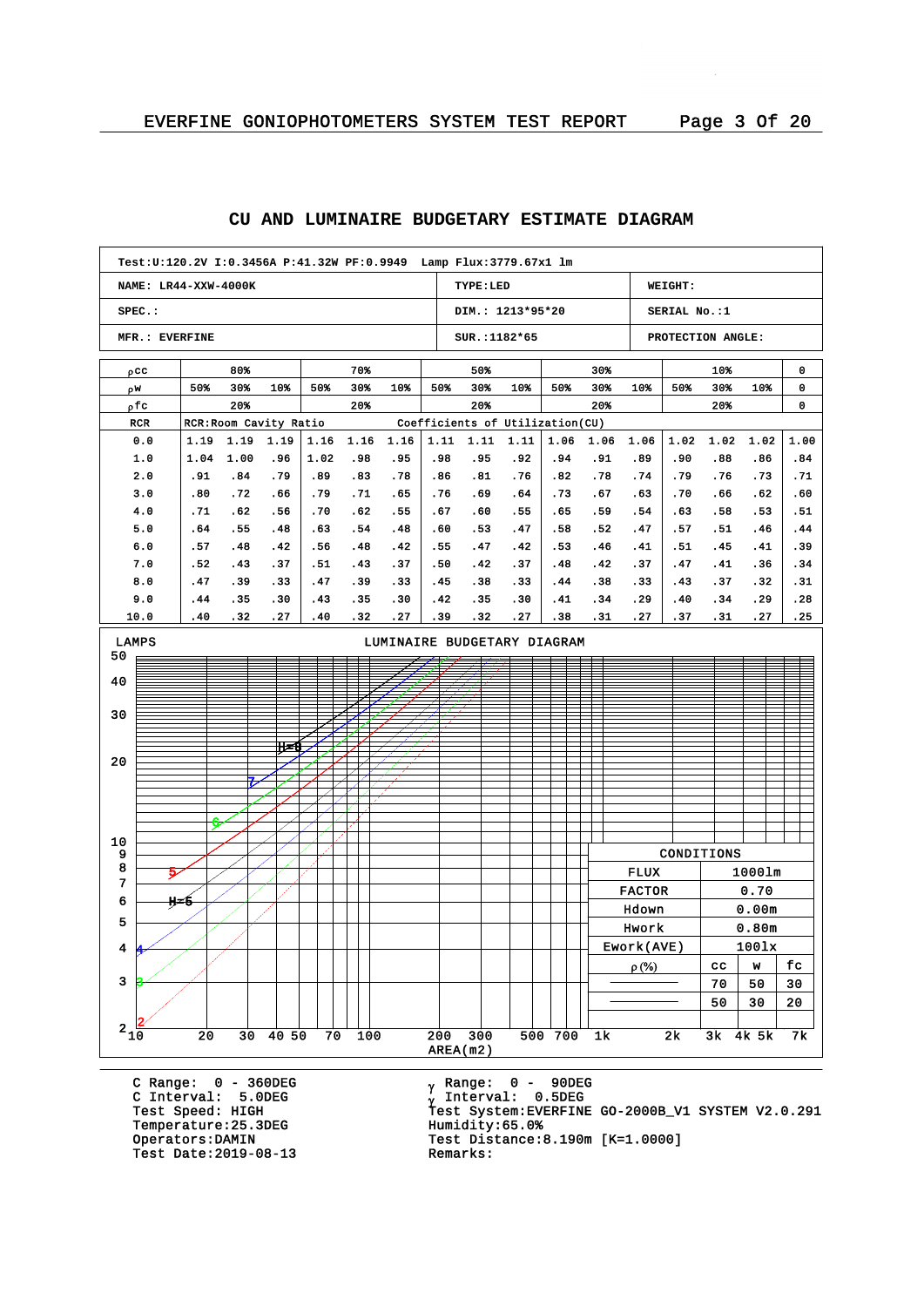## **WEC AND CCEC**

| Test: U:120.2V I:0.3456A P:41.32W PF:0.9949 Lamp Flux: 3779.67x1 lm |                  |                   |  |  |  |  |  |  |  |
|---------------------------------------------------------------------|------------------|-------------------|--|--|--|--|--|--|--|
| NAME: LR44-XXW-4000K                                                | TYPE:LED         | WEIGHT:           |  |  |  |  |  |  |  |
| $SPEC.$ :                                                           | DIM.: 1213*95*20 | SERIAL No.:1      |  |  |  |  |  |  |  |
| MFR.: EVERFINE                                                      | $SUR.:1182*65$   | PROTECTION ANGLE: |  |  |  |  |  |  |  |

| $_{0}$ CC  | 80%                    | 70%                                                                                  | 50%               | 30%                             | 10%               | $\Omega$ |
|------------|------------------------|--------------------------------------------------------------------------------------|-------------------|---------------------------------|-------------------|----------|
| OW.        | 30%<br>10%<br>50%      | 30%<br>$10*$<br>50%                                                                  | 50%<br>30%<br>10% | 50%<br>30%<br>10%               | 50%<br>30%<br>10% | 0        |
| ofc        | $20*$                  | 20%                                                                                  | $20*$             | $20*$                           | 20%               | $\Omega$ |
| <b>RCR</b> | RCR: Room Cavity Ratio |                                                                                      |                   | Wall Exitance Coeffcients (WEC) |                   |          |
| 0.0        |                        |                                                                                      |                   |                                 |                   |          |
| 1.0        |                        | 048. 149. 157. 050. 155. 268. 261. 168. 161. 261. 168. 164. 154. 154. 171. 101.      |                   |                                 |                   |          |
| 2.0        |                        | .285.144.045.16.148.047.267.148.046.256.148.045.156.                                 |                   |                                 | .246.139.044      |          |
| 3.0        |                        |                                                                                      |                   |                                 |                   |          |
| 4.0        |                        | 036. 117. 125. 036. 119. 222. 237. 124. 231. 037. 036. 126. 037. 245. 245.           |                   |                                 |                   |          |
| 5.0        |                        | 032. 107. 200. 201. 109. 109. 207. 203. 112. 125. [30. 114. 223. [30. 116. 227. 223. |                   |                                 |                   |          |
| 6.0        |                        | 929. 098. 187.  219. 100. 193. 109. 102. 100. 103.  30. 105. 105.  30. 106. 110.     |                   |                                 |                   |          |
| 7.0        |                        | 027. 091. 175. 221. 093. 093. 181. 027. 094. 187. 027. 096. 023. 028. 097. 197.      |                   |                                 |                   |          |
| 8.0        |                        | .125, 084, 034. 225, 086, 070. 251. 287, 175, 251. 089, 081. 251. 090. 084.          |                   |                                 |                   |          |
| 9.0        |                        | 023. 079. 155. 023. 080. 060. 023. 081. 165. 023. 023. 023. 023. 023. 172.           |                   |                                 |                   |          |
| 10.0       |                        | 021. 074. 147.  231. 151.  151.  231. 166. 155.  232. 177. 160. 162. 078. 162.       |                   |                                 |                   |          |

| occ        |                                                                                      | 80%   |     | 70%     |                 |     | 50% |       |     | 30% |     |     | 10%   |         | 0        |
|------------|--------------------------------------------------------------------------------------|-------|-----|---------|-----------------|-----|-----|-------|-----|-----|-----|-----|-------|---------|----------|
| DW.        | 50%                                                                                  | 30%   | 10% | 50% 30% | 10 <sub>8</sub> | 50% | 30% | $10*$ | 50% | 30% | 10% | 50% |       | 30% 10% | 0        |
| ofc        |                                                                                      | $20*$ |     | $20*$   |                 |     | 20% |       |     | 20% |     |     | $20*$ |         | $\Omega$ |
| <b>RCR</b> | RCR: Room Cavity Ratio Ceiling Cavity Exitance Coefficients (CCEC)                   |       |     |         |                 |     |     |       |     |     |     |     |       |         |          |
| 0.0        | 020, 200, 200, 201, 204, 204, 204, 111, 111, 111, 163, 163, 163, 190, 190, 190, 190, |       |     |         |                 |     |     |       |     |     |     |     |       |         |          |
| 1.0        | .150. 1017. 1019. 1053. 1051. 1080. 1092. 1053. 1016. 1044. 155. 156. 156. 150.      |       |     |         |                 |     |     |       |     |     |     |     |       |         |          |
| 2.0        | 011. 15. 15.  10. 103. 146. 168. 100. 109 101. 105. 105. 117. 109. 132. 171.         |       |     |         |                 |     |     |       |     |     |     |     |       |         |          |
| 3.0        | .009. 113. 118.  227. 140. 156.  256. 168. 168. 165.  165. 166. 168.  178. 163.      |       |     |         |                 |     |     |       |     |     |     |     |       |         |          |
| 4.0        | 001. 102. 107. 107. 121. 136. 158. 166. 160. 192. 151. 168. 169. 161. 156. 151. 156. |       |     |         |                 |     |     |       |     |     |     |     |       |         |          |
| 5.0        | .100. 010. 101.  110. 230. 151. 29. 255. 280.  100. 707. 127.  188. 090. 148.        |       |     |         |                 |     |     |       |     |     |     |     |       |         |          |
| 6.0        | 005. 101. 1016.  110. 229. 209.  201. 1050. 1084. 304. 170. 121. 100. 102 141.       |       |     |         |                 |     |     |       |     |     |     |     |       |         |          |
| 7.0        | .004. 009. 115.  112. 027. 046.  201. 046. 080.  209. 105. 115.  304. 175. 135.      |       |     |         |                 |     |     |       |     |     |     |     |       |         |          |
| 8.0        | .004. 008. 011.014. 025. 044. 018. 042. 076. 076. 069. 010. 029. 059. 029. 128.      |       |     |         |                 |     |     |       |     |     |     |     |       |         |          |
| 9.0        | .009, 008, 014. 009, 023, 042. 016. 039, 073. 022. 056. 025. 024. 024. 024.          |       |     |         |                 |     |     |       |     |     |     |     |       |         |          |
| 10.0       | .003, 007, 013.  200. 022. 041. 041. 037. 070. 020. 052. 052. 052. 060. 117.         |       |     |         |                 |     |     |       |     |     |     |     |       |         |          |

C Range: 0 - 360DEG C Interval: 5.0DEG Temperature: 25.3DEG<br>Operators:DAMIN Test Date:  $2019-08-13$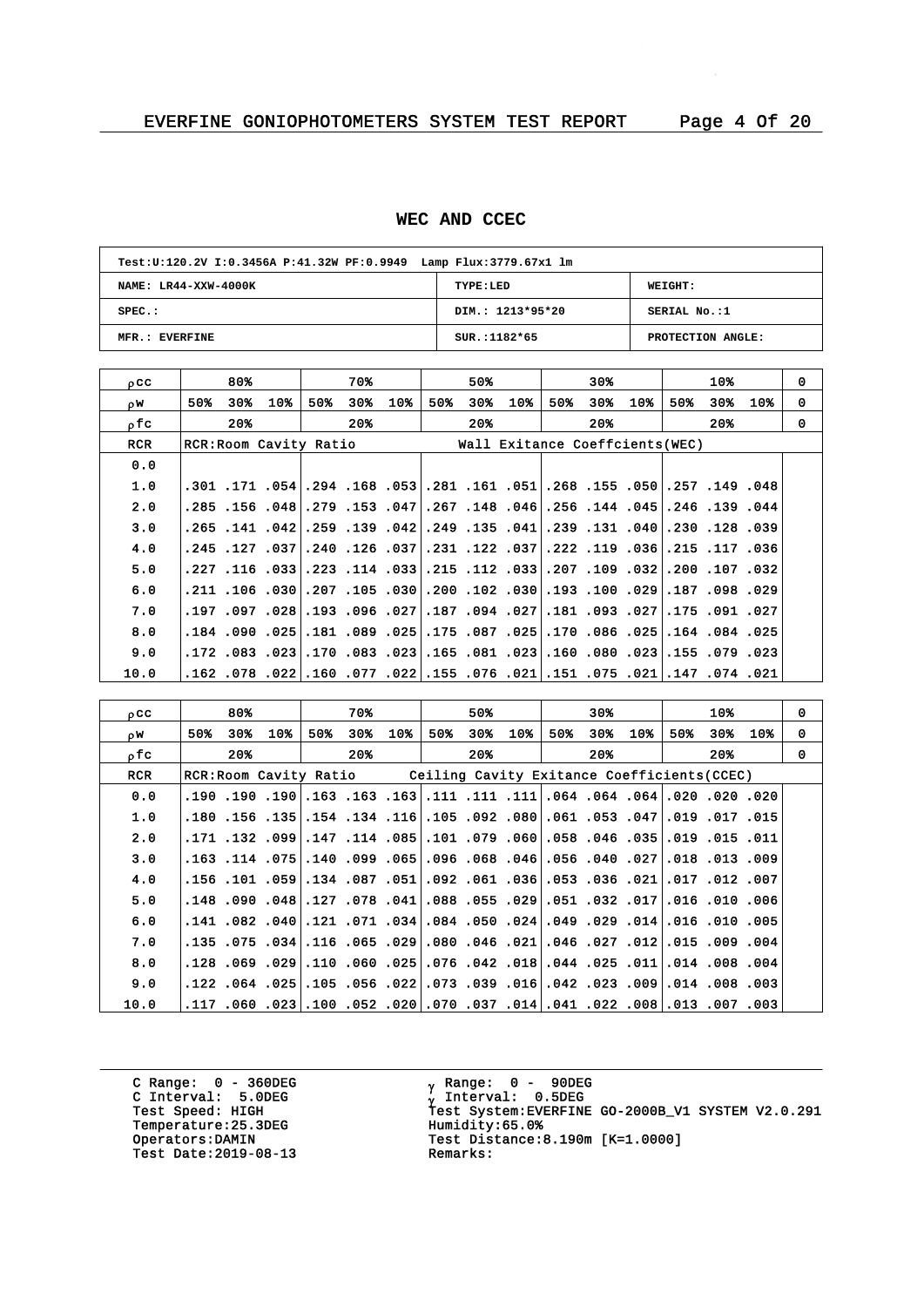|                 | NAME: LR44-XXW-4000K |       |                                                    |      |                  |      | TYPE:LED         |      |      | WEIGHT:           |      |      |
|-----------------|----------------------|-------|----------------------------------------------------|------|------------------|------|------------------|------|------|-------------------|------|------|
| $SPEC.$ :       |                      |       |                                                    |      |                  |      | DIM.: 1213*95*20 |      |      | SERIAL No.:1      |      |      |
|                 | MFR.: EVERFINE       |       |                                                    |      |                  |      | SUR.: 1182*65    |      |      | PROTECTION ANGLE: |      |      |
| ceiling/cavity  |                      |       | 0.7                                                | 0.7  | 0.5              | 0.5  | 0.3              | 0.7  | 0.7  | 0.5               | 0.5  | 0.3  |
|                 |                      | walls | 0.5                                                | 0.3  | 0.5              | 0.3  | 0.3              | 0.5  | 0.3  | 0.5               | 0.3  | 0.3  |
| working plane   |                      |       | 0.2                                                | 0.2  | 0.2              | 0.2  | 0.2              | 0.2  | 0.2  | 0.2               | 0.2  | 0.2  |
| Room dimensions |                      |       |                                                    |      | Viewed crosswise |      |                  |      |      | Viewed endwise    |      |      |
| $x =$           | $2H y =$             | 2H    | 22.0                                               | 23.5 | 22.3             | 23.7 | 23.9             | 22.8 | 24.3 | 23.1              | 24.5 | 24.7 |
|                 |                      | 3H    | 23.2                                               | 24.6 | 23.5             | 24.9 | 25.1             | 24.4 | 25.8 | 24.7              | 26.0 | 26.2 |
|                 |                      | 4H    | 23.7                                               | 25.0 | 24.0             | 25.3 | 25.5             | 25.0 | 26.4 | 25.4              | 26.6 | 26.9 |
|                 |                      | 6H    | 24.1                                               | 25.3 | 24.4             | 25.6 | 25.9             | 25.5 | 26.7 | 25.8              | 27.0 | 27.3 |
|                 |                      | 8H    | 24.2                                               | 25.4 | 24.6             | 25.7 | 26.0             | 25.7 | 26.9 | 26.0              | 27.1 | 27.4 |
|                 |                      | 12H   | 24.3                                               | 25.4 | 24.6             | 25.7 | 26.0             | 25.8 | 26.9 | 26.1              | 27.2 | 27.5 |
|                 |                      |       |                                                    |      |                  |      |                  |      |      |                   |      |      |
|                 | 4H                   | 2H    | 22.6                                               | 23.9 | 22.9             | 24.2 | 24.4             | 23.2 | 24.5 | 23.5              | 24.8 | 25.0 |
|                 |                      | зu    | 24.0                                               | 25.2 | 24.4             | 25.5 | 25.8             | 25.0 | 26.1 | 25.3              | 26.4 | 26.7 |
|                 |                      | 4H    | 24.6                                               | 25.7 | 25.0             | 26.0 | 26.3             | 25.7 | 26.8 | 26.1              | 27.1 | 27.4 |
|                 |                      | 6H    | 25.2                                               | 26.1 | 25.6             | 26.4 | 26.8             | 26.3 | 27.3 | 26.7              | 27.6 | 28.0 |
|                 |                      | 8H    | 25.3                                               | 26.2 | 25.8             | 26.6 | 27.0             | 26.6 | 27.5 | 27.0              | 27.8 | 28.2 |
|                 |                      | 12H   | 25.5                                               | 26.2 | 25.9             | 26.6 | 27.0             | 26.8 | 27.6 | 27.2              | 28.0 | 28.4 |
|                 |                      |       |                                                    |      |                  |      |                  |      |      |                   |      |      |
|                 | 8H                   | 4H    | 24.9                                               | 25.8 | 25.3             | 26.1 | 26.5             | 25.9 | 26.8 | 26.3              | 27.1 | 27.5 |
|                 |                      | 6H    | 25.6                                               | 26.3 | 26.0             | 26.7 | 27.1             | 26.6 | 27.3 | 27.0              | 27.7 | 28.1 |
|                 |                      | 8H    | 25.8                                               | 26.5 | 26.3             | 26.9 | 27.3             | 26.9 | 27.5 | 27.4              | 28.0 | 28.4 |
|                 |                      | 12H   | 26.0                                               | 26.6 | 26.5             | 27.0 | 27.5             | 27.2 | 27.8 | 27.7              | 28.2 | 28.7 |
|                 |                      |       |                                                    |      |                  |      |                  |      |      |                   |      |      |
|                 | 12H                  | 4H    | 24.9                                               | 25.7 | 25.3             | 26.1 | 26.5             | 25.9 | 26.7 | 26.3              | 27.1 | 27.5 |
|                 |                      | 6H    | 25.6                                               | 26.3 | 26.1             | 26.7 | 27.1             | 26.6 | 27.3 | 27.1              | 27.7 | 28.1 |
|                 |                      | 8н    | 25.9                                               | 26.5 | 26.4             | 26.9 | 27.4             | 27.0 | 27.5 | 27.4              | 28.0 | 28.4 |
|                 |                      |       | Variations with the observer position at spacings: |      |                  |      |                  |      |      |                   |      |      |
|                 | $S = 1.0H$           |       |                                                    |      | $+ 0.3 / - 0.3$  |      |                  |      |      | $+ 0.2 / - 0.2$   |      |      |
|                 | 1.5H                 |       |                                                    |      | $+ 0.3 / - 0.2$  |      |                  |      |      | $+ 0.2 / - 0.4$   |      |      |
|                 | 2.0H                 |       |                                                    |      | $+ 0.5 / - 0.3$  |      |                  |      |      | $+ 0.2 / - 0.4$   |      |      |

## **UGR(Unified Glare Rating) Table**

CIE Pub.117 Corrected 3780 lm Total Lamp Luminous Flux.(8log(F/F0) = 4.6)

C Range: 0 - 360DEG C Interval: 5.0DEG Temperature:25.3DEG<br>Operators:DAMIN Test Date:  $2019-08-13$ 

<sub>v</sub> Range: 0 – 90DEG y Range: 0 – 90DE<br><sub>V</sub> Interval: 0.5DEG G INCERVAL: 3.0220<br>Test Speed: HIGH Test System:EVERFINE GO-2000B\_V1 SYSTEM V2.0.291<br>Temperature:25.3DEG Humidity:65.0% Test Distance:8.190m [K=1.0000]<br>Remarks: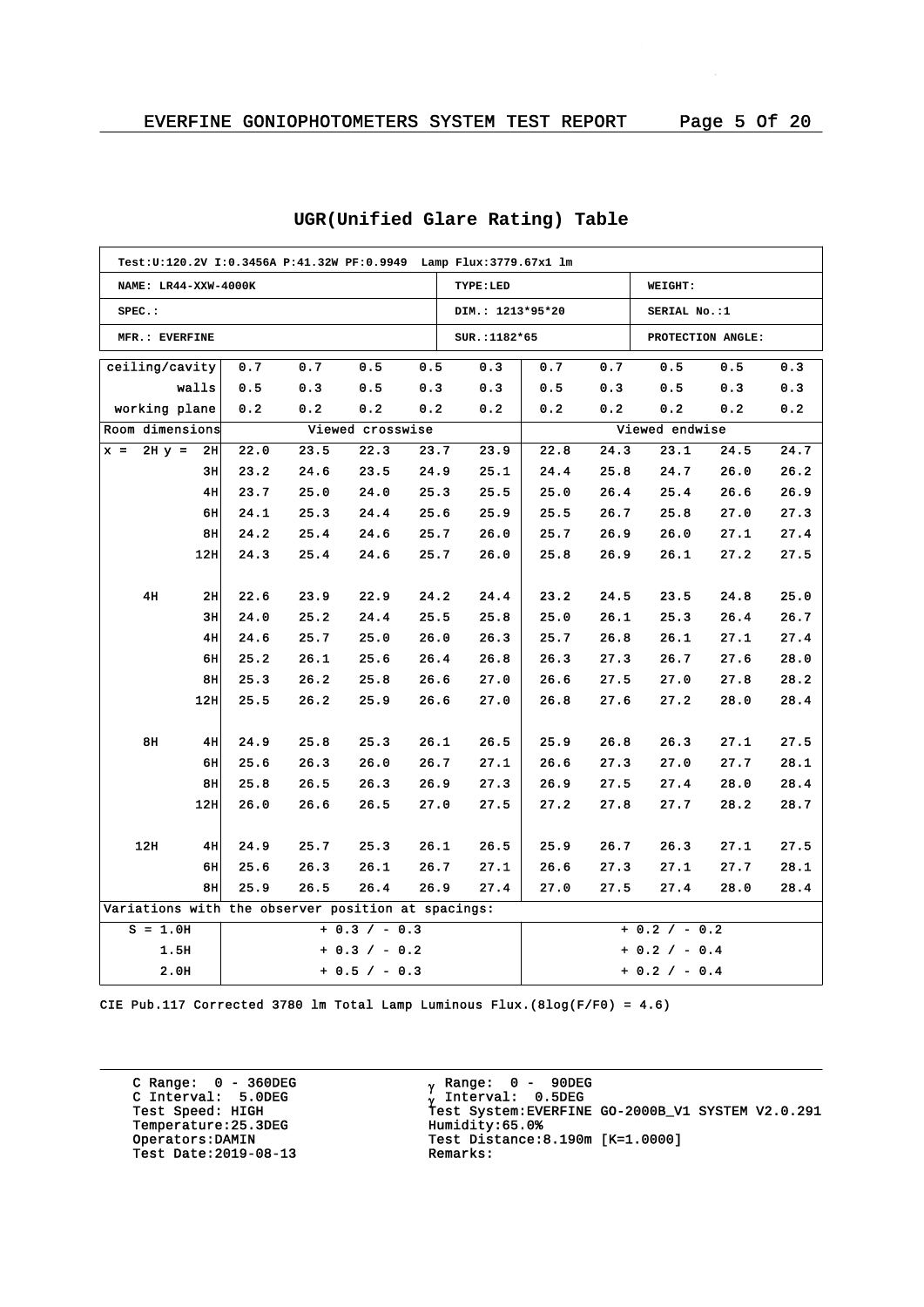## **UTILIZATION FACTORS TABLE**

| Test: U:120.2V I:0.3456A P:41.32W PF:0.9949 Lamp Flux: 3779.67x1 lm |                  |                   |  |  |  |  |  |  |  |
|---------------------------------------------------------------------|------------------|-------------------|--|--|--|--|--|--|--|
| NAME: LR44-XXW-4000K                                                | TYPE:LED         | <b>WEIGHT:</b>    |  |  |  |  |  |  |  |
| $SPEC.$ :                                                           | DIM.: 1213*95*20 | SERIAL No.:1      |  |  |  |  |  |  |  |
| MFR.: EVERFINE                                                      | $SUR.:1182*65$   | PROTECTION ANGLE: |  |  |  |  |  |  |  |

| <b>REFLECTANCE</b>                                               |     |     |                               |     |     |                   |     |     |     |             |
|------------------------------------------------------------------|-----|-----|-------------------------------|-----|-----|-------------------|-----|-----|-----|-------------|
| Ceiling                                                          | 0.8 | 0.8 | 0.8                           | 0.7 | 0.7 | 0.7               | 0.5 | 0.5 | 0.5 | 0           |
| Walls                                                            | 0.7 | 0.5 | 0.3                           | 0.7 | 0.5 | 0.3               | 0.7 | 0.5 | 0.3 | $\mathbf 0$ |
| Working plane                                                    | 0.2 | 0.2 | 0.2                           | 0.2 | 0.2 | 0.2               | 0.2 | 0.2 | 0.2 | 0           |
| <b>ROOM INDEX</b>                                                |     |     | UTILIZATION FACTORS (PERCENT) |     |     | $k(RI)$ x RCR = 5 |     |     |     |             |
| $k = 0.60$                                                       | 58  | 47  | 40                            | 58  | 47  | 40                | 57  | 46  | 40  | 33          |
| 0.80                                                             | 69  | 57  | 50                            | 67  | 57  | 50                | 66  | 56  | 49  | 42          |
| 1.00                                                             | 77  | 66  | 59                            | 76  | 65  | 59                | 74  | 67  | 58  | 51          |
| 1.25                                                             | 84  | 74  | 67                            | 83  | 73  | 66                | 80  | 72  | 66  | 58          |
| 1.50                                                             | 89  | 79  | 72                            | 87  | 78  | 72                | 84  | 77  | 71  | 64          |
| 2.00                                                             | 96  | 87  | 81                            | 94  | 86  | 80                | 90  | 84  | 79  | 71          |
| 2.50                                                             | 99  | 92  | 86                            | 97  | 91  | 85                | 94  | 88  | 83  | 75          |
| 3.00                                                             | 103 | 96  | 91                            | 101 | 95  | 90                | 97  | 92  | 87  | 79          |
| 4.00                                                             | 107 | 101 | 97                            | 104 | 99  | 95                | 100 | 96  | 93  | 84          |
| 5.00                                                             | 109 | 104 | 100                           | 107 | 102 | 99                | 102 | 99  | 96  | 87          |
| UF(total)<br>ROOM INDEX                                          |     |     |                               |     |     |                   |     |     |     | Direct      |
| According to DIN EN 13032-2 2004<br>Suspended<br>$SHRNOM = 1.25$ |     |     |                               |     |     |                   |     |     |     |             |

C Range: 0 - 360DEG C Interval: 5.0DEG Temperature: 25.3DEG<br>Operators:DAMIN Test Date:  $2019-08-13$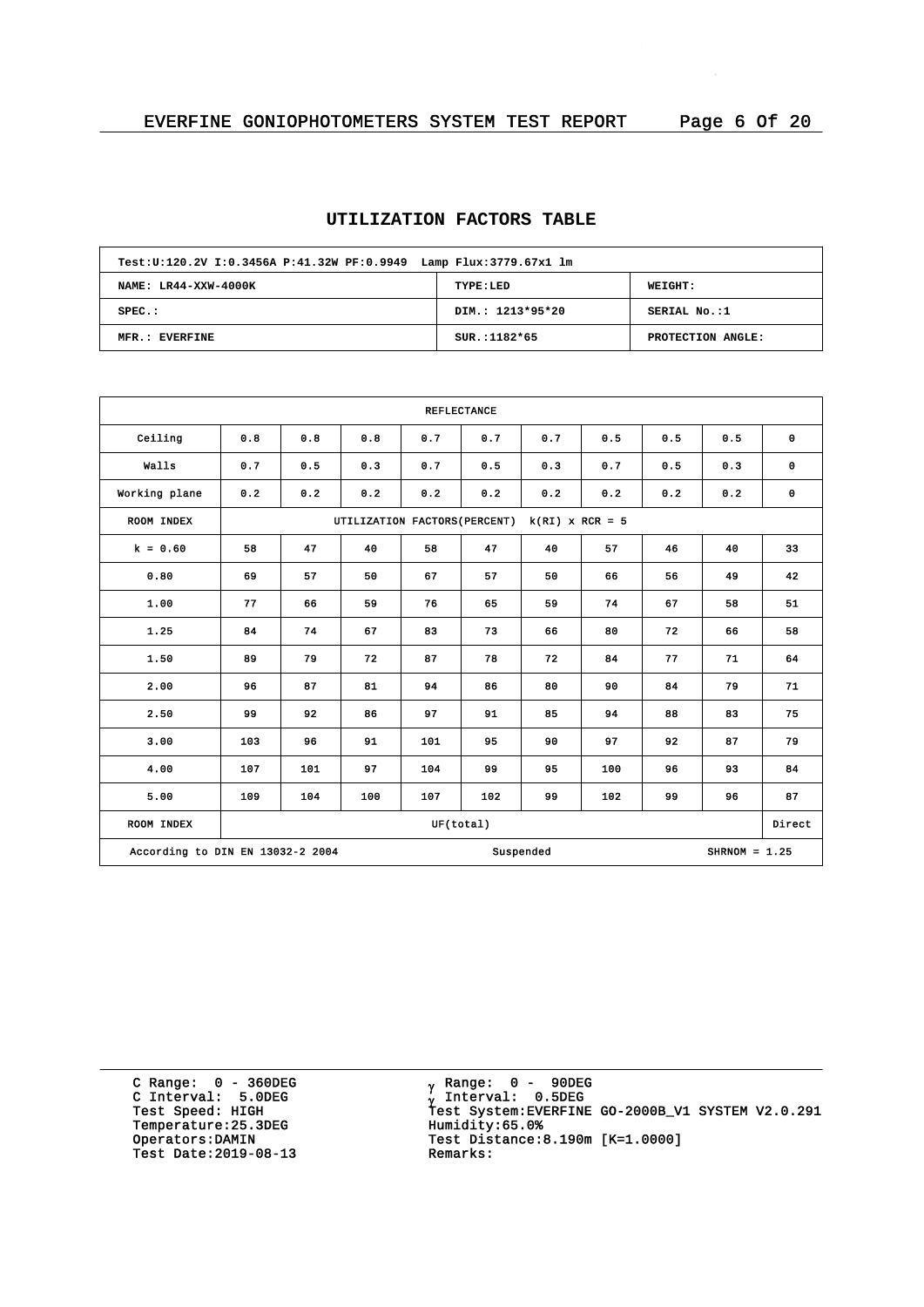## **ISOCANDELA DIAGRAM**

| Test: U:120.2V I:0.3456A P:41.32W PF:0.9949 Lamp Flux: 3779.67x1 lm |                  |                   |  |  |  |  |  |  |  |
|---------------------------------------------------------------------|------------------|-------------------|--|--|--|--|--|--|--|
| NAME: LR44-XXW-4000K                                                | TYPE:LED         | <b>WEIGHT:</b>    |  |  |  |  |  |  |  |
| $SPEC.$ :                                                           | DIM.: 1213*95*20 | SERIAL No.:1      |  |  |  |  |  |  |  |
| MFR.: EVERFINE                                                      | $SUR.:1182*65$   | PROTECTION ANGLE: |  |  |  |  |  |  |  |



C Range: 0 - 360DEG C Interval: 5.0DEG Temperature: 25.3DEG<br>Operators:DAMIN Test Date: 2019-08-13

<sub>v</sub> Range: 0 – 90DEG y Range: 0 – 90DE<br><sub>V</sub> Interval: 0.5DEG <sup>g</sup> Test Speed: HIGH Test System:EVERFINE GO-2000B\_V1 SYSTEM V2.0.291 Test Distance:8.190m [K=1.0000]<br>Remarks: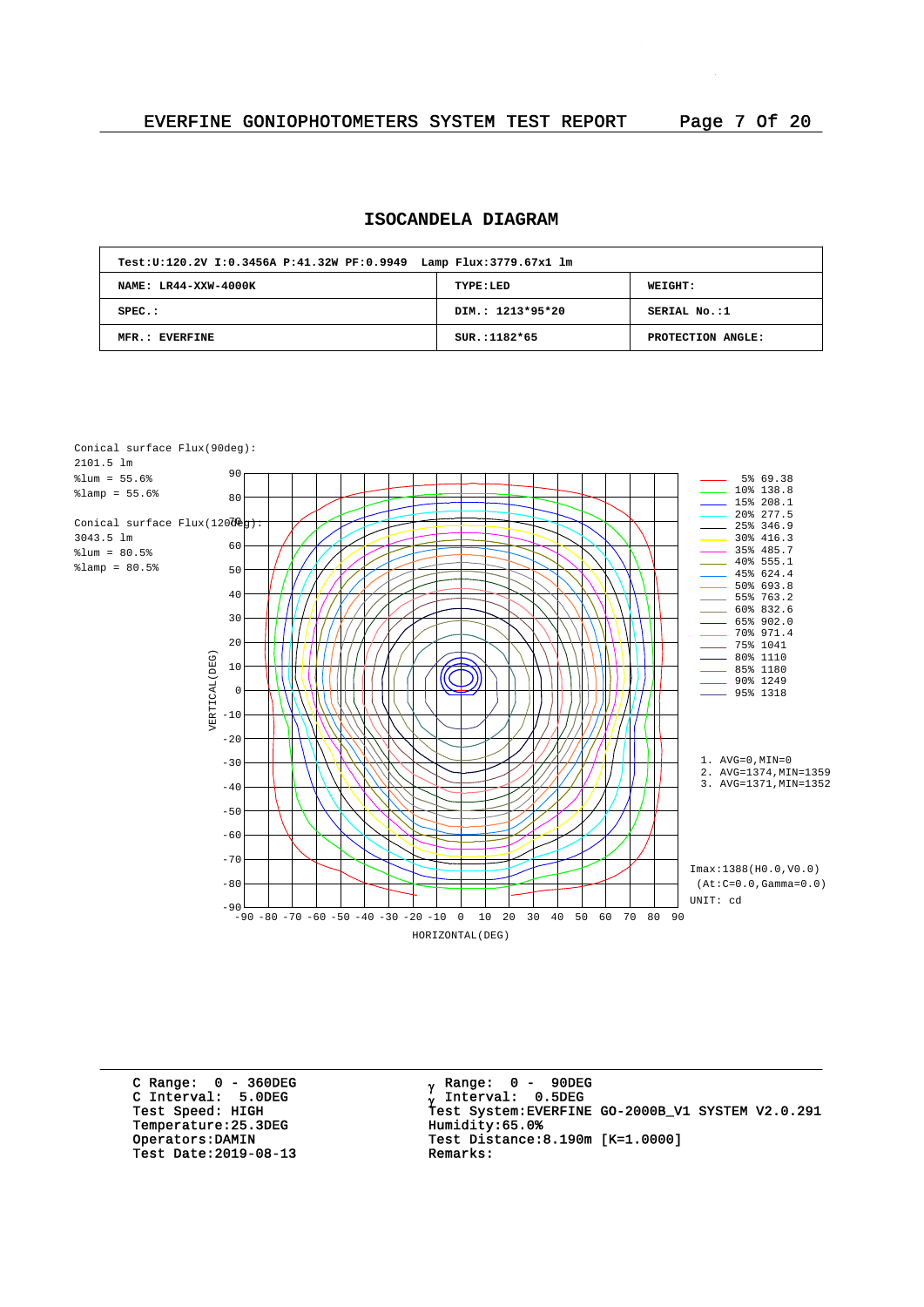## **AAI Figure**

| Test: U:120.2V I:0.3456A P:41.32W PF:0.9949 Lamp Flux: 3779.67x1 lm |                  |                   |  |  |  |  |  |  |  |
|---------------------------------------------------------------------|------------------|-------------------|--|--|--|--|--|--|--|
| NAME: LR44-XXW-4000K                                                | TYPE:LED         | WEIGHT:           |  |  |  |  |  |  |  |
| $SPEC.$ :                                                           | DIM.: 1213*95*20 | SERIAL No.:1      |  |  |  |  |  |  |  |
| MFR.: EVERFINE                                                      | $SUR.:1182*65$   | PROTECTION ANGLE: |  |  |  |  |  |  |  |



Flux out:2819 lm

**Note:The Curves indicate the illuminated area and the average illumination when the luminaire is at different distance.**

C Range: 0 - 360DEG C Interval: 5.0DEG Temperature: 25.3DEG<br>Operators: DAMIN Test Date:  $2019-08-13$ 

<sub>v</sub> Range: 0 – 90DEG y Range: 0 – 90DE<br><sub>V</sub> Interval: 0.5DEG G INCERVITE STREET<br>Test Speed: HIGH Test System:EVERFINE GO-2000B\_V1 SYSTEM V2.0.291<br>Temperature:25.3DEG Humidity:65.0% Test Distance:8.190m [K=1.0000]<br>Remarks: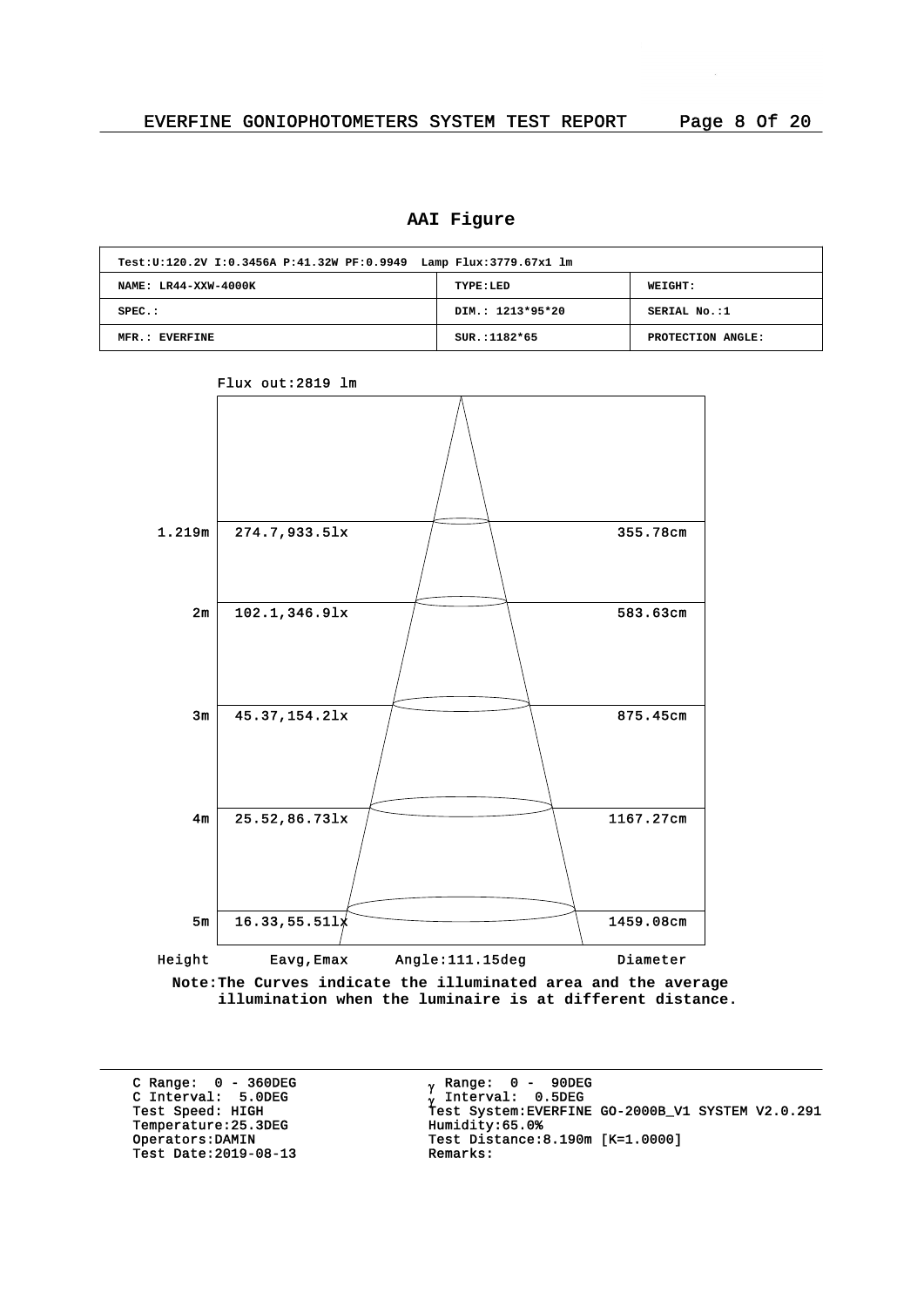## **ISOLUX DIAGRAM**

| Test: U:120.2V I:0.3456A P:41.32W PF:0.9949 Lamp Flux: 3779.67x1 lm |                  |                   |  |  |  |  |  |  |
|---------------------------------------------------------------------|------------------|-------------------|--|--|--|--|--|--|
| NAME: LR44-XXW-4000K                                                | TYPE:LED         | WEIGHT:           |  |  |  |  |  |  |
| $SPEC.$ :                                                           | DIM.: 1213*95*20 | SERIAL No.:1      |  |  |  |  |  |  |
| MFR.: EVERFINE                                                      | $SUR.:1182*65$   | PROTECTION ANGLE: |  |  |  |  |  |  |



C Range: 0 - 360DEG C Interval: 5.0DEG Temperature: 25.3DEG<br>Operators: DAMIN Test Date:  $2019-08-13$ 

<sub>v</sub> Range: 0 – 90DEG y Range: 0 – 90DE<br><sub>V</sub> Interval: 0.5DEG G INCERTION: 3.0220<br>Test Speed: HIGH Test System:EVERFINE GO-2000B\_V1 SYSTEM V2.0.291<br>Temperature:25.3DEG Humidity:65.0% Test Distance: 8.190m  $[K=1.0000]$ <br>Remarks: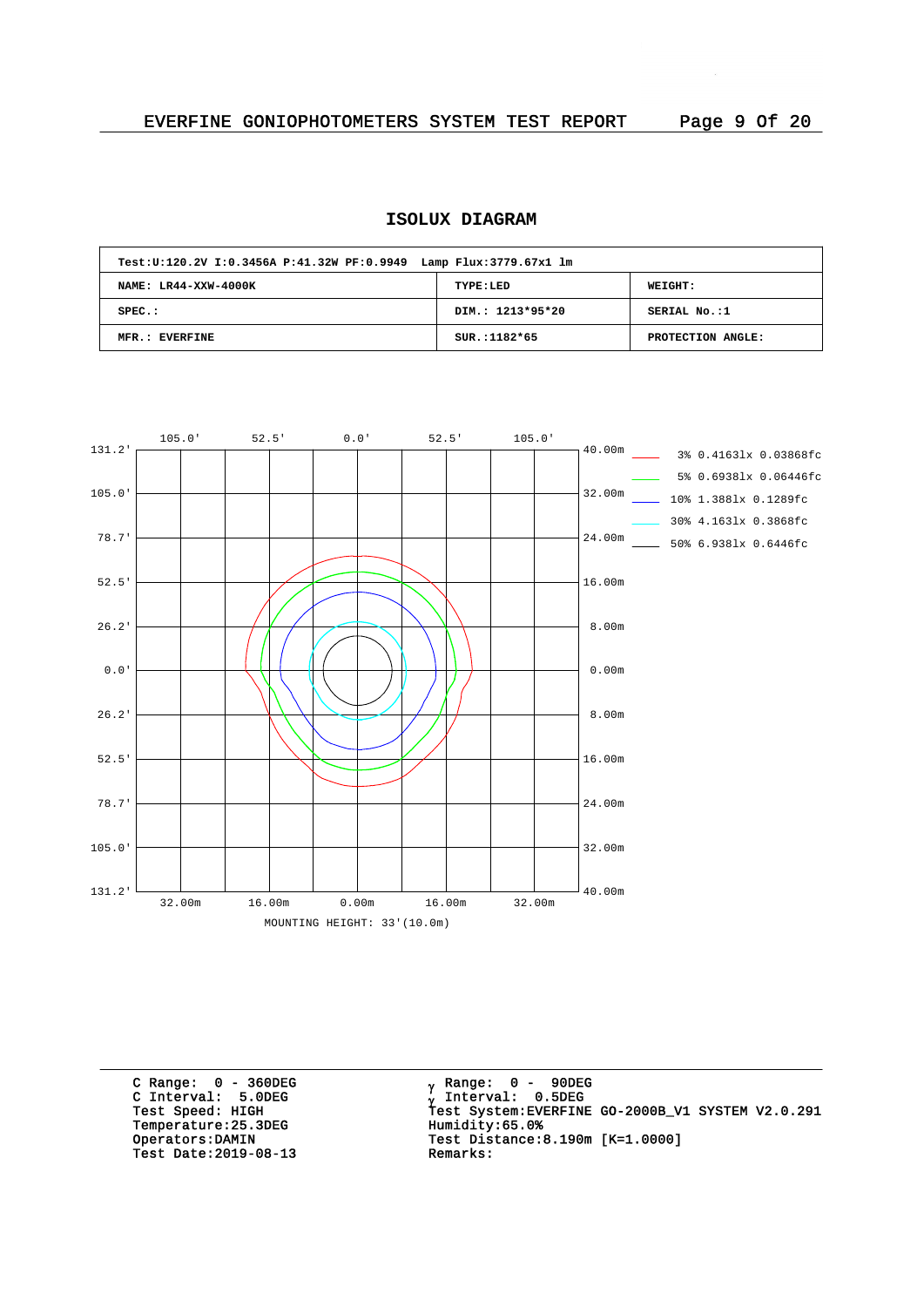|  |  | LED Avg.L Report |
|--|--|------------------|
|--|--|------------------|

| Test: U:120.2V I:0.3456A P:41.32W PF:0.9949 Lamp Flux: 3779.67x1 lm |                  |                   |  |  |  |  |  |  |
|---------------------------------------------------------------------|------------------|-------------------|--|--|--|--|--|--|
| NAME: LR44-XXW-4000K                                                | TYPE:LED         | WEIGHT:           |  |  |  |  |  |  |
| $SPEC.$ :                                                           | DIM.: 1213*95*20 | SERIAL No.:1      |  |  |  |  |  |  |
| MFR.: EVERFINE                                                      | SUR.:1182*65     | PROTECTION ANGLE: |  |  |  |  |  |  |

| AvgL              | cd/m2 |
|-------------------|-------|
| $L 0~180(65)$ av  | 14451 |
| $L_0~180(75)$ av  | 10436 |
| $L 0~180(85)$ av  | 3124  |
| $L_90~270(65)$ av | 15398 |
| $L$ 90~270(75)av  | 13541 |
| $L$ 90~270(85)av  | 11862 |
| $L$ 45(65) av     | 13177 |
| $L$ 45(75)av      | 10659 |
| $L$ 45(85) av     | 6822  |
|                   |       |

**Standard: GB/T 29293-2012**

C Range: 0 - 360DEG C Interval: 5.0DEG Temperature: 25.3DEG<br>Operators:DAMIN Test Date: 2019-08-13 Remarks:

<sub>v</sub> Range: 0 – 90DEG y Range: 0 – 90DE<br><sub>V</sub> Interval: 0.5DEG <sup>g</sup> Test Speed: HIGH Test System:EVERFINE GO-2000B\_V1 SYSTEM V2.0.291 Operators:DAMIN Test Distance:8.190m [K=1.0000]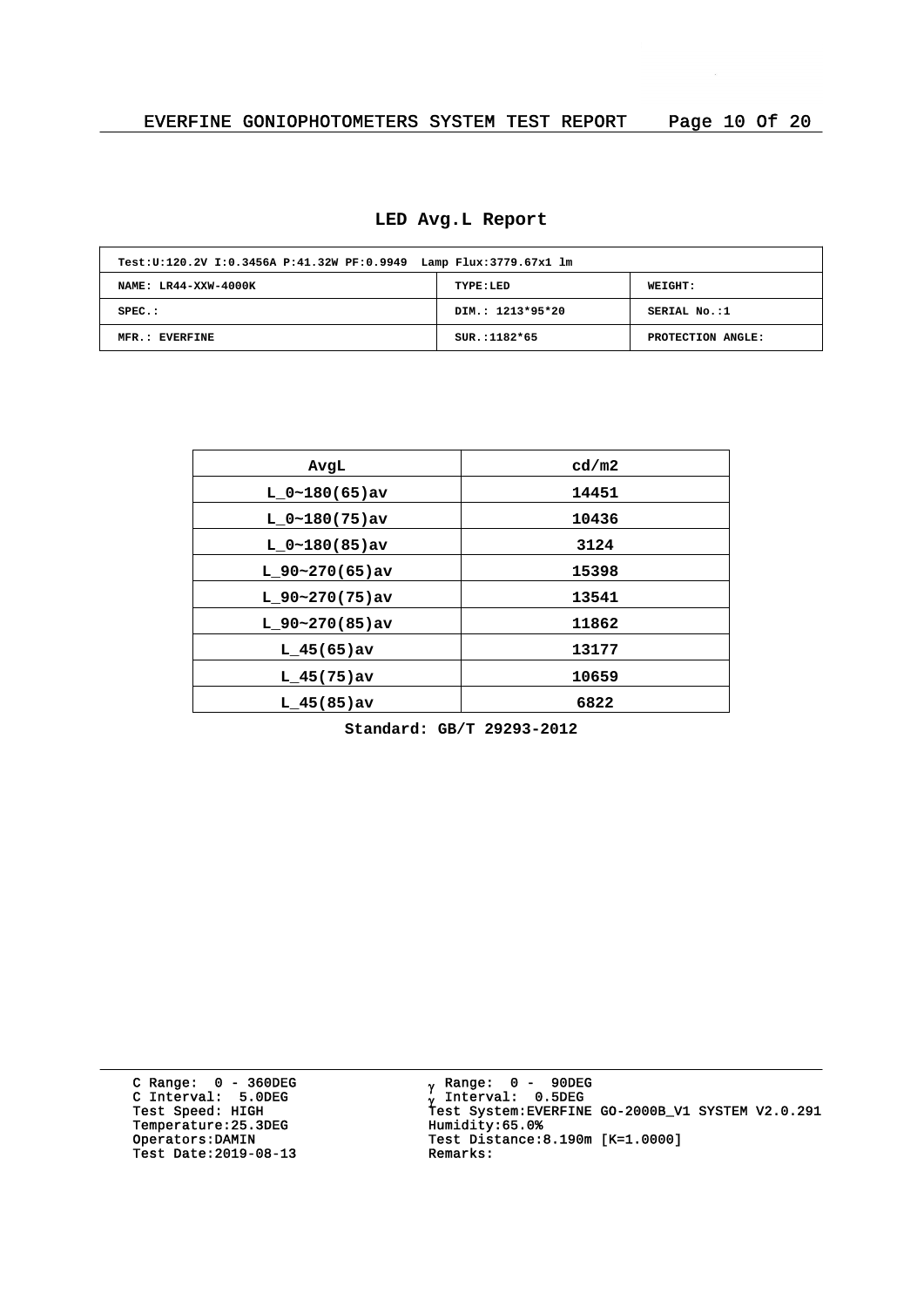



C Range: 0 - 360DEG C Interval: 5.0DEG Temperature: 25.3DEG<br>Operators: DAMIN Test Date:  $2019-08-13$ 

<sub>v</sub> Range: 0 – 90DEG y Range: 0 – 90DE<br><sub>V</sub> Interval: 0.5DEG G INCEIVAL: 3.0220<br>Test Speed: HIGH Test System:EVERFINE GO-2000B\_V1 SYSTEM V2.0.291<br>Temperature:25.3DEG Humidity:65.0% Test Distance:8.190m [K=1.0000]<br>Remarks: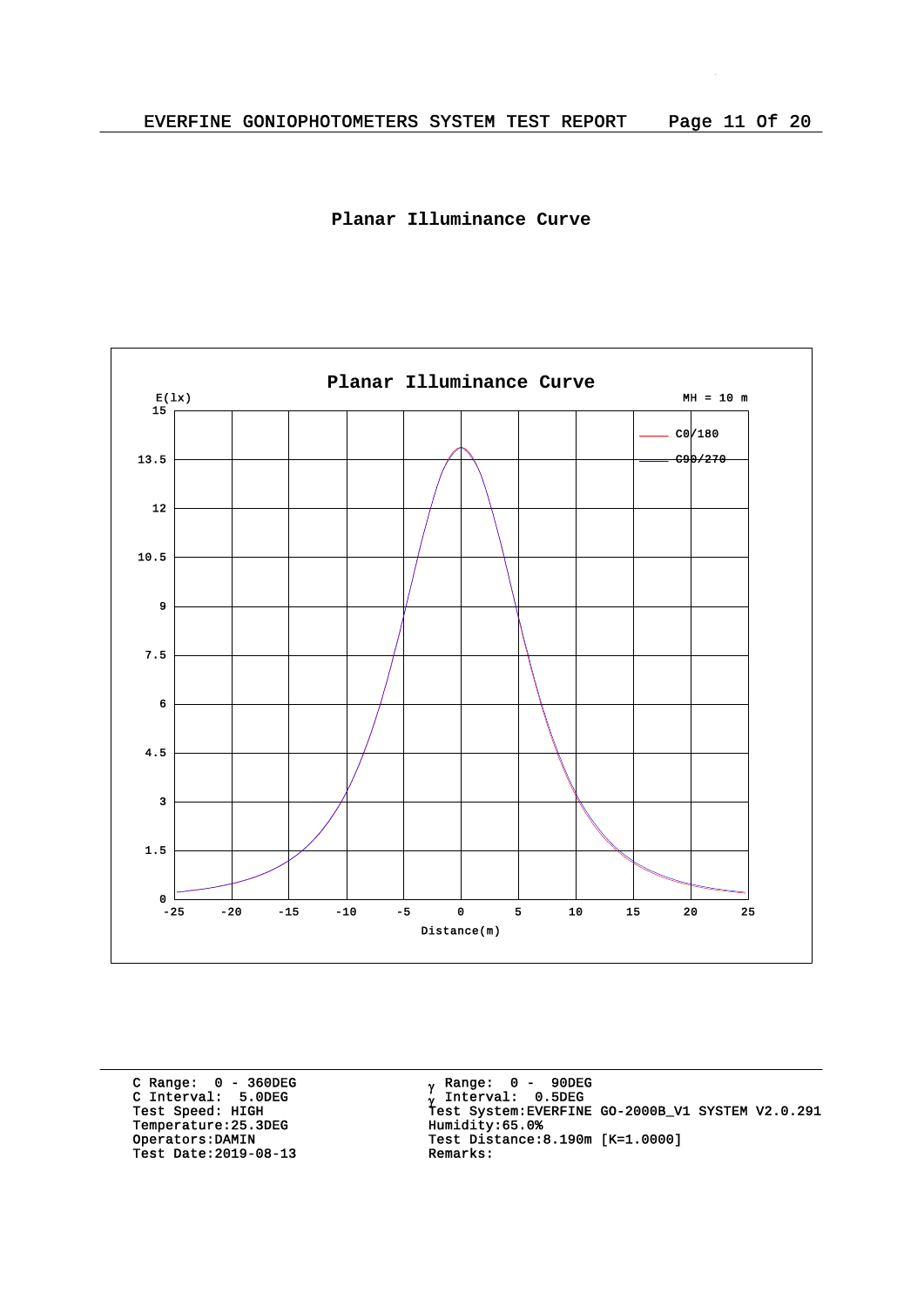#### **NAME: LR44-XXW-4000K SPEC.: MFR.: EVERFINE TYPE:LED DIM.: 1213\*95\*20 SUR.:1182\*65 WEIGHT:** SERTAL No.:1 **PROTECTION ANGLE: Test:U:120.2V I:0.3456A P:41.32W PF:0.9949 Lamp Flux:3779.67x1 lm (DEG)** g **C(DEG) Table--1 UNIT: cd 1388 1388 1381 1361 1330 1286 1232 1229 1169 1165 1164 1167 1095 1014 1010 1013 1014 925 827 725 612 494 372 243 138 31.5**  $\mid$  1.60  $\mid$  3.81  $\mid$  4.52  $\mid$  5.19  $\mid$  5.47  $\mid$  5.67  $\mid$  5.86  $\mid$  5.63  $\mid$  5.40  $\mid$  4.83  $\mid$  4.74  $\mid$  5.11  $\mid$  5.33  $\mid$  5.68  $\mid$  5.90  $\mid$  5.81  $\mid$  5.65  $\mid$  5.77  $\mid$  5.43 **209 137 58.6 58.4 1388 1388 1388 1388 1388 58.1 1233 1168 1097 1021 410 314 225 133 58.6 58.1 1232 1234 1173 1176 1101 1011 1018 317 221 130 56.8 57.4 56.5 1388 1388 1388 1388 1388 1240 1173 1102 1020 1021 1022 1023 1024 428 322 124 54.9 53.8 1173 1174 1176 1104 1103 126 54.5 59.7 67.0 1237 75.5 1388 1236 1025 1025 1023 84.8 1178 1177 1101 1100 509 393 166 164 86.6 86.0 84.7 1388 1235**

#### **LUMINOUS DISTRIBUTION INTENSITY DATA**

C Range: 0 - 360DEG C Interval: 5.0DEG<br>Test Speed: HIGH Temperature: 25.3DEG Test Date: 2019-08-13

<sub>y</sub> Range: 0 – 90DEG Interval: 0.5DEG y Incorner.<br>Test System:EVERFINE GO-2000B\_V1 SYSTEM V2.0.291<br>Humidity:65.0% Operators:DAMIN Test Distance:8.190m [K=1.0000]<br>Test Date:2019-08-13 Remarks: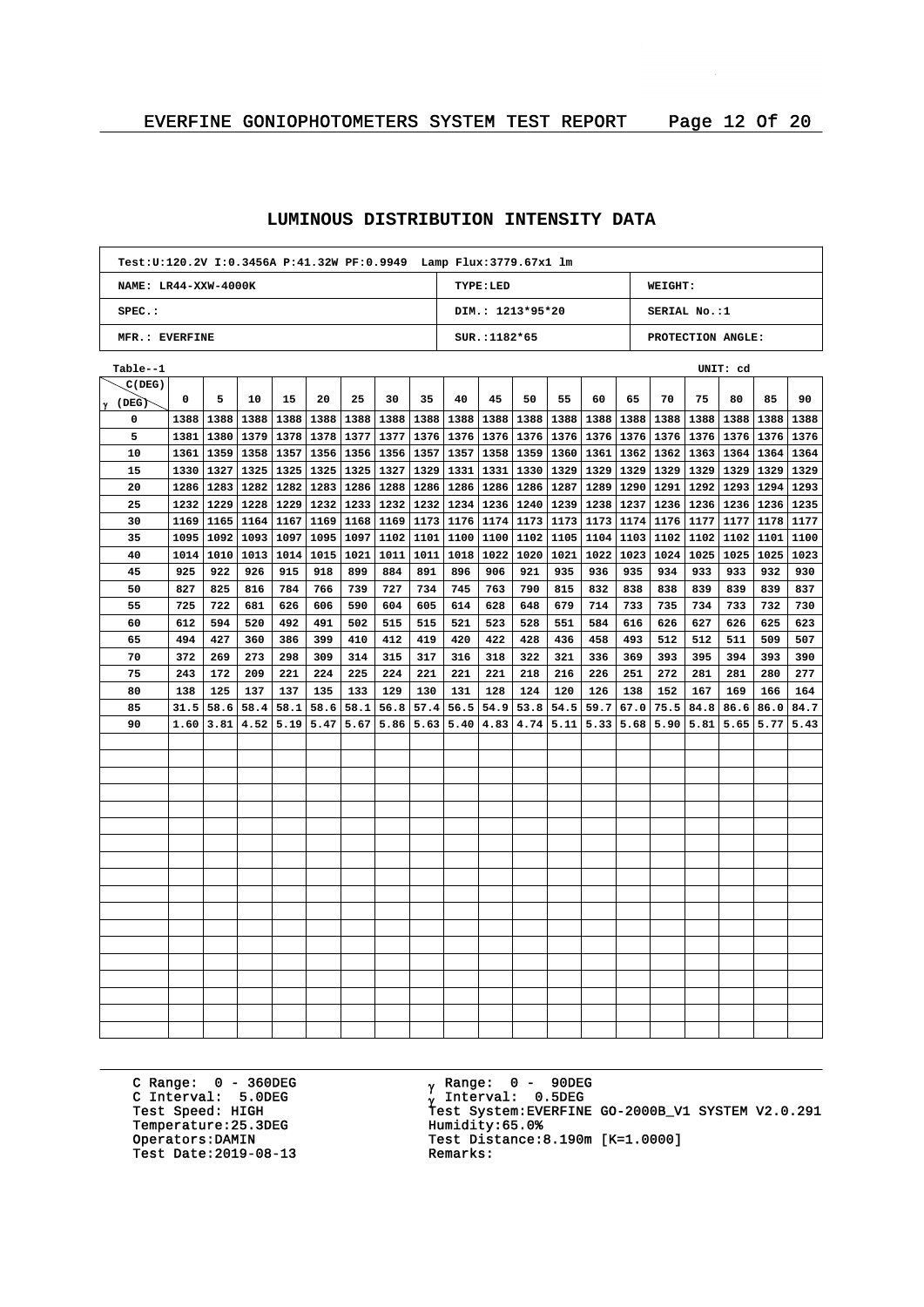## **LUMINOUS DISTRIBUTION INTENSITY DATA**

|                      | Test:U:120.2V I:0.3456A P:41.32W PF:0.9949 Lamp Flux:3779.67x1 lm |           |              |              |              |              |              |              |                                                             |                  |              |      |                              |      |                |                   |      |              |              |
|----------------------|-------------------------------------------------------------------|-----------|--------------|--------------|--------------|--------------|--------------|--------------|-------------------------------------------------------------|------------------|--------------|------|------------------------------|------|----------------|-------------------|------|--------------|--------------|
| NAME: LR44-XXW-4000K |                                                                   |           |              |              |              |              |              |              |                                                             | TYPE:LED         |              |      |                              |      | WEIGHT:        |                   |      |              |              |
| $SPEC.$ :            |                                                                   |           |              |              |              |              |              |              |                                                             | DIM.: 1213*95*20 |              |      |                              |      |                | SERIAL No.:1      |      |              |              |
| MFR.: EVERFINE       |                                                                   |           |              |              |              |              |              |              |                                                             | SUR.: 1182*65    |              |      |                              |      |                | PROTECTION ANGLE: |      |              |              |
| Table--2             |                                                                   |           |              |              |              |              |              |              | UNIT: cd                                                    |                  |              |      |                              |      |                |                   |      |              |              |
| C(DEG)               |                                                                   |           |              |              |              |              |              |              |                                                             |                  |              |      |                              |      |                |                   |      |              |              |
| (DEG)<br>Υ           | 95                                                                | 100       | 105          | 110          | 115          | 120          | 125          | 130          | 135                                                         | 140              | 145          | 150  | 155                          | 160  | 165            | 170               | 175  | 180          | 185          |
| 0                    | 1388                                                              | 1388      | 1388         | 1388         | 1388         | 1388         | 1388         | 1388         | 1388                                                        | 1388             | 1388         | 1388 | 1388                         | 1388 | 1388           | 1388              | 1388 | 1388         | 1388         |
| 5                    |                                                                   | 1376 1376 | 1376 1376    |              | 1376         | 1376         | 1376         | 1376         | 1376                                                        | 1376             | 1376         |      | 1376 1377                    |      | 1377 1378      | 1379              | 1380 | 1381         | 1380         |
| 10                   | 1364                                                              | 1364      | 1363         | 1362         | 1361         | 1360         | 1359         | 1358         | 1357                                                        | 1357             | 1356         | 1356 | 1355                         | 1356 | 1356           | 1357              | 1359 | 1360         | 1359         |
| 15                   |                                                                   | 1329 1328 | 1328         | 1327         | 1327         | 1327         | 1327         | 1328         | 1329                                                        | 1330             | 1327         |      | 1325 1324                    |      | 1323 1323 1323 |                   | 1325 | 1328         | 1325         |
| 20                   |                                                                   | 1293 1292 | 1290         | 1288         | 1286         | 1284         | 1282         | 1279         | 1277                                                        | 1277             | 1279         |      | 1284 1282                    | 1279 | 1278           | 1278              | 1279 | 1283         | 1280         |
| 25                   | 1235                                                              | 1233      | 1229         | 1224         | 1222         | 1220         | 1218         | 1215         | 1209                                                        | 1206             | 1206         | 1212 | 1221                         | 1226 | 1223           | 1221              | 1222 | 1226         | 1223         |
| 30                   | 1176                                                              | 1171      | 1158         | 1145         | 1137         | 1132         | 1128         | 1125         | 1121                                                        | 1118             | 1118         | 1124 | 1136                         | 1152 | 1158           | 1154              | 1155 | 1159         | 1156         |
| 35                   | 1099                                                              | 1090      | 1075         | 1061         | 1051         | 1045         | 1041         | 1037         | 1038                                                        | 1034             | 1027         | 1027 | 1039                         | 1057 | 1081           | 1078              | 1077 | 1081         | 1078         |
| 40                   | 1021                                                              | 1009      | 992          | 979          | 968          | 964          | 958          | 956          | 957                                                         | 942              | 921          | 915  | 927                          | 943  | 973            | 993               | 991  | 994          | 992          |
| 45                   | 928                                                               | 915       | 899          | 888          | 883          | 882          | 864          | 829          | 805                                                         | 787              | 766          | 759  | 773                          | 798  | 840            | 901               | 896  | 899          | 898          |
| 50                   | 835                                                               | 822       | 806          | 797          | 790          | 764          | 719          | 676          | 643                                                         | 623              | 608          | 596  | 608                          | 625  | 673            | 766               | 793  | 797          | 797          |
| 55                   | 728                                                               | 714       | 700          | 694          | 674          | 626          | 575          | 542          | 519                                                         | 498              | 484          | 478  | 474                          | 483  | 494            | 595               | 664  | 687          | 690          |
| 60                   | 621                                                               | 607       | 591          | 580          | 536          | 491          | 460          | 436          | 418<br>403<br>389<br>379<br>371<br>368<br>371<br>413<br>495 |                  |              |      |                              | 570  | 575            |                   |      |              |              |
| 65                   | 504                                                               | 491       | 475          | 457          | 414          | 379          | 362          | 344          | 326                                                         | 311              | 297          | 284  | 273                          | 266  | 264            | 265               | 305  | 444          | 451          |
| 70                   | 388                                                               | 375       | 358          | 338          | 313          | 288          | 268          | 251          | 235                                                         | 220              | 208          | 199  | 194                          | 188  | 182            | 177               | 181  | 317          | 324          |
| 75                   | 275                                                               | 267       | 255          | 237          | 217          | 197          | 179          | 163          | 149                                                         | 139              | 134          | 135  | 138                          | 139  | 134            | 119               | 105  | 172          | 205          |
| 80                   | 162                                                               | 160       | 156          | 141          | 122          | 107          | 95.4         | 87.8         | 81.0                                                        | 74.4             | 74.9         | 77.9 | 80.1                         | 81.6 | 81.2           | 77.8              | 62.8 | 56.1         | 105          |
| 85<br>90             | 83.1<br>4.47                                                      | 81.1      | 78.7<br>2.97 | 69.4<br>2.69 | 58.1<br>2.81 | 48.9<br>2.93 | 41.3<br>2.98 | 36.3<br>2.97 | 31.9<br>2.88                                                | 28.2<br>2.80     | 26.6<br>2.66 | 24.2 | 27.0<br>$2.63$   2.83   2.66 | 27.6 | 24.0<br>2.40   | 22.4<br>1.78      | 20.5 | 10.3<br>0.66 | 25.8<br>0.44 |
|                      |                                                                   | 3.46      |              |              |              |              |              |              |                                                             |                  |              |      |                              |      |                |                   | 1.07 |              |              |
|                      |                                                                   |           |              |              |              |              |              |              |                                                             |                  |              |      |                              |      |                |                   |      |              |              |
|                      |                                                                   |           |              |              |              |              |              |              |                                                             |                  |              |      |                              |      |                |                   |      |              |              |
|                      |                                                                   |           |              |              |              |              |              |              |                                                             |                  |              |      |                              |      |                |                   |      |              |              |
|                      |                                                                   |           |              |              |              |              |              |              |                                                             |                  |              |      |                              |      |                |                   |      |              |              |
|                      |                                                                   |           |              |              |              |              |              |              |                                                             |                  |              |      |                              |      |                |                   |      |              |              |
|                      |                                                                   |           |              |              |              |              |              |              |                                                             |                  |              |      |                              |      |                |                   |      |              |              |
|                      |                                                                   |           |              |              |              |              |              |              |                                                             |                  |              |      |                              |      |                |                   |      |              |              |
|                      |                                                                   |           |              |              |              |              |              |              |                                                             |                  |              |      |                              |      |                |                   |      |              |              |
|                      |                                                                   |           |              |              |              |              |              |              |                                                             |                  |              |      |                              |      |                |                   |      |              |              |
|                      |                                                                   |           |              |              |              |              |              |              |                                                             |                  |              |      |                              |      |                |                   |      |              |              |
|                      |                                                                   |           |              |              |              |              |              |              |                                                             |                  |              |      |                              |      |                |                   |      |              |              |
|                      |                                                                   |           |              |              |              |              |              |              |                                                             |                  |              |      |                              |      |                |                   |      |              |              |
|                      |                                                                   |           |              |              |              |              |              |              |                                                             |                  |              |      |                              |      |                |                   |      |              |              |
|                      |                                                                   |           |              |              |              |              |              |              |                                                             |                  |              |      |                              |      |                |                   |      |              |              |
|                      |                                                                   |           |              |              |              |              |              |              |                                                             |                  |              |      |                              |      |                |                   |      |              |              |
|                      |                                                                   |           |              |              |              |              |              |              |                                                             |                  |              |      |                              |      |                |                   |      |              |              |
|                      |                                                                   |           |              |              |              |              |              |              |                                                             |                  |              |      |                              |      |                |                   |      |              |              |

C Range: 0 - 360DEG C Interval: 5.0DEG Temperature: 25.3DEG<br>Operators: DAMIN Test Date:  $2019-08-13$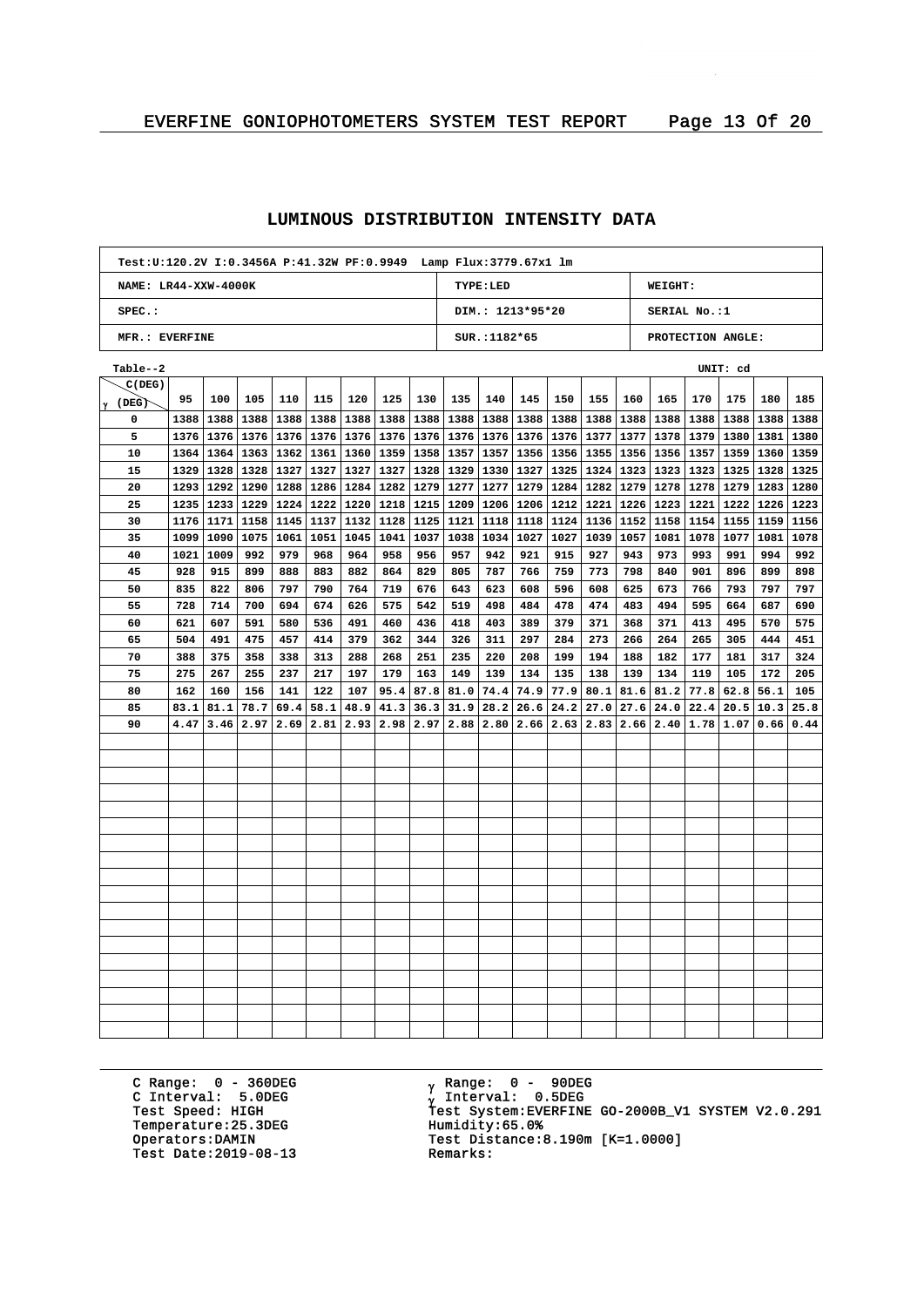## **LUMINOUS DISTRIBUTION INTENSITY DATA**

| Test:U:120.2V I:0.3456A P:41.32W PF:0.9949 Lamp Flux:3779.67x1 lm |      |      |      |      |      |      |      |      |                                     |                  |      |      |      |      |              |      |      |      |      |
|-------------------------------------------------------------------|------|------|------|------|------|------|------|------|-------------------------------------|------------------|------|------|------|------|--------------|------|------|------|------|
| NAME: LR44-XXW-4000K                                              |      |      |      |      |      |      |      |      |                                     | TYPE: LED        |      |      |      |      | WEIGHT:      |      |      |      |      |
| SPEC.:                                                            |      |      |      |      |      |      |      |      |                                     | DIM.: 1213*95*20 |      |      |      |      | SERIAL No.:1 |      |      |      |      |
| MFR.: EVERFINE                                                    |      |      |      |      |      |      |      |      | PROTECTION ANGLE:<br>$SUR.:1182*65$ |                  |      |      |      |      |              |      |      |      |      |
| Table--3                                                          |      |      |      |      |      |      |      |      |                                     |                  |      |      |      |      | UNIT: cd     |      |      |      |      |
| C(DEG)                                                            |      |      |      |      |      |      |      |      |                                     |                  |      |      |      |      |              |      |      |      |      |
| (DEG)<br>γ                                                        | 190  | 195  | 200  | 205  | 210  | 215  | 220  | 225  | 230                                 | 235              | 240  | 245  | 250  | 255  | 260          | 265  | 270  | 275  | 280  |
| 0                                                                 | 1388 | 1388 | 1388 | 1388 | 1388 | 1388 | 1388 | 1388 | 1388                                | 1388             | 1388 | 1388 | 1388 | 1388 | 1388         | 1388 | 1388 | 1388 | 1388 |
| 5                                                                 | 1379 | 1378 | 1377 | 1377 | 1376 | 1376 | 1375 | 1375 | 1375                                | 1375             | 1375 | 1375 | 1375 | 1375 | 1375         | 1375 | 1375 | 1375 | 1375 |
| 10                                                                | 1357 | 1356 | 1355 | 1355 | 1355 | 1356 | 1356 | 1357 | 1357                                | 1358             | 1359 | 1360 | 1361 | 1361 | 1362         | 1362 | 1362 | 1362 | 1361 |
| 15                                                                | 1324 | 1323 | 1323 | 1324 | 1325 | 1327 | 1330 | 1329 | 1328                                | 1327             | 1326 | 1326 | 1326 | 1326 | 1326         | 1326 | 1326 | 1326 | 1325 |
| 20                                                                | 1278 | 1278 | 1280 | 1283 | 1285 | 1283 | 1282 | 1282 | 1282                                | 1283             | 1284 | 1286 | 1287 | 1288 | 1289         | 1290 | 1290 | 1289 | 1289 |
| 25                                                                | 1222 | 1224 | 1228 | 1228 | 1226 | 1226 | 1227 | 1230 | 1233                                | 1233             | 1232 | 1231 | 1231 | 1231 | 1231         | 1231 | 1231 | 1231 | 1230 |
| 30                                                                | 1156 | 1160 | 1161 | 1159 | 1160 | 1163 | 1166 | 1164 | 1164                                | 1165             | 1166 | 1168 | 1169 | 1171 | 1172         | 1173 | 1173 | 1172 | 1171 |
| 35                                                                | 1080 | 1086 | 1083 | 1084 | 1088 | 1088 | 1087 | 1089 | 1092                                | 1095             | 1094 | 1094 | 1094 | 1094 | 1094         | 1095 | 1095 | 1094 | 1094 |
| 40                                                                | 996  | 998  | 997  | 1002 | 1001 | 1002 | 1006 | 1009 | 1007                                | 1007             | 1008 | 1010 | 1011 | 1013 | 1015         | 1016 | 1017 | 1016 | 1015 |
| 45                                                                | 905  | 903  | 906  | 907  | 909  | 915  | 912  | 912  | 914                                 | 917              | 918  | 918  | 919  | 920  | 921          | 922  | 922  | 922  | 922  |
| 50                                                                | 802  | 802  | 805  | 807  | 812  | 810  | 811  | 815  | 814                                 | 815              | 816  | 818  | 821  | 823  | 825          | 827  | 828  | 828  | 827  |
| 55                                                                | 692  | 697  | 698  | 703  | 701  | 704  | 704  | 705  | 707                                 | 711              | 712  | 713  | 714  | 715  | 717          | 718  | 719  | 720  | 720  |
| 60                                                                | 577  | 580  | 587  | 585  | 588  | 589  | 592  | 595  | 594                                 | 595              | 597  | 599  | 602  | 604  | 607          | 609  | 611  | 611  | 611  |
| 65                                                                | 454  | 460  | 460  | 463  | 466  | 471  | 471  | 474  | 477                                 | 479              | 481  | 483  | 485  | 487  | 489          | 491  | 493  | 494  | 494  |
| 70                                                                | 329  | 332  | 334  | 338  | 340  | 342  | 347  | 350  | 354                                 | 358              | 362  | 364  | 366  | 368  | 371          | 373  | 374  | 376  | 376  |
| 75                                                                | 210  | 211  | 213  | 214  | 217  | 220  | 223  | 227  | 232                                 | 238              | 244  | 248  | 252  | 255  | 258          | 260  | 261  | 262  | 263  |
| 80                                                                | 106  | 106  | 106  | 108  | 108  | 112  | 116  | 119  | 121                                 | 123              | 128  | 134  | 139  | 143  | 145          | 146  | 148  | 149  | 151  |
| 85                                                                | 26.0 | 25.8 | 30.0 | 28.6 | 25.6 | 31.6 | 36.9 | 41.6 | 45.9                                | 50.4             | 56.3 | 62.0 | 66.7 | 70.5 | 72.1         | 73.2 | 74.1 | 74.7 | 75.2 |
| 90                                                                | 0.44 | 0.44 | 0.50 | 0.51 | 0.51 | 0.51 | 0.50 | 0.49 | 0.49                                | 0.49             | 0.49 | 0.47 | 0.46 | 0.46 | 0.43         | 0.41 | 0.40 | 0.40 | 0.40 |
|                                                                   |      |      |      |      |      |      |      |      |                                     |                  |      |      |      |      |              |      |      |      |      |
|                                                                   |      |      |      |      |      |      |      |      |                                     |                  |      |      |      |      |              |      |      |      |      |
|                                                                   |      |      |      |      |      |      |      |      |                                     |                  |      |      |      |      |              |      |      |      |      |
|                                                                   |      |      |      |      |      |      |      |      |                                     |                  |      |      |      |      |              |      |      |      |      |
|                                                                   |      |      |      |      |      |      |      |      |                                     |                  |      |      |      |      |              |      |      |      |      |
|                                                                   |      |      |      |      |      |      |      |      |                                     |                  |      |      |      |      |              |      |      |      |      |
|                                                                   |      |      |      |      |      |      |      |      |                                     |                  |      |      |      |      |              |      |      |      |      |
|                                                                   |      |      |      |      |      |      |      |      |                                     |                  |      |      |      |      |              |      |      |      |      |
|                                                                   |      |      |      |      |      |      |      |      |                                     |                  |      |      |      |      |              |      |      |      |      |
|                                                                   |      |      |      |      |      |      |      |      |                                     |                  |      |      |      |      |              |      |      |      |      |
|                                                                   |      |      |      |      |      |      |      |      |                                     |                  |      |      |      |      |              |      |      |      |      |
|                                                                   |      |      |      |      |      |      |      |      |                                     |                  |      |      |      |      |              |      |      |      |      |
|                                                                   |      |      |      |      |      |      |      |      |                                     |                  |      |      |      |      |              |      |      |      |      |
|                                                                   |      |      |      |      |      |      |      |      |                                     |                  |      |      |      |      |              |      |      |      |      |
|                                                                   |      |      |      |      |      |      |      |      |                                     |                  |      |      |      |      |              |      |      |      |      |
|                                                                   |      |      |      |      |      |      |      |      |                                     |                  |      |      |      |      |              |      |      |      |      |
|                                                                   |      |      |      |      |      |      |      |      |                                     |                  |      |      |      |      |              |      |      |      |      |
|                                                                   |      |      |      |      |      |      |      |      |                                     |                  |      |      |      |      |              |      |      |      |      |

C Range: 0 - 360DEG C Interval: 5.0DEG Temperature: 25.3DEG<br>Operators: DAMIN Test Date:  $2019-08-13$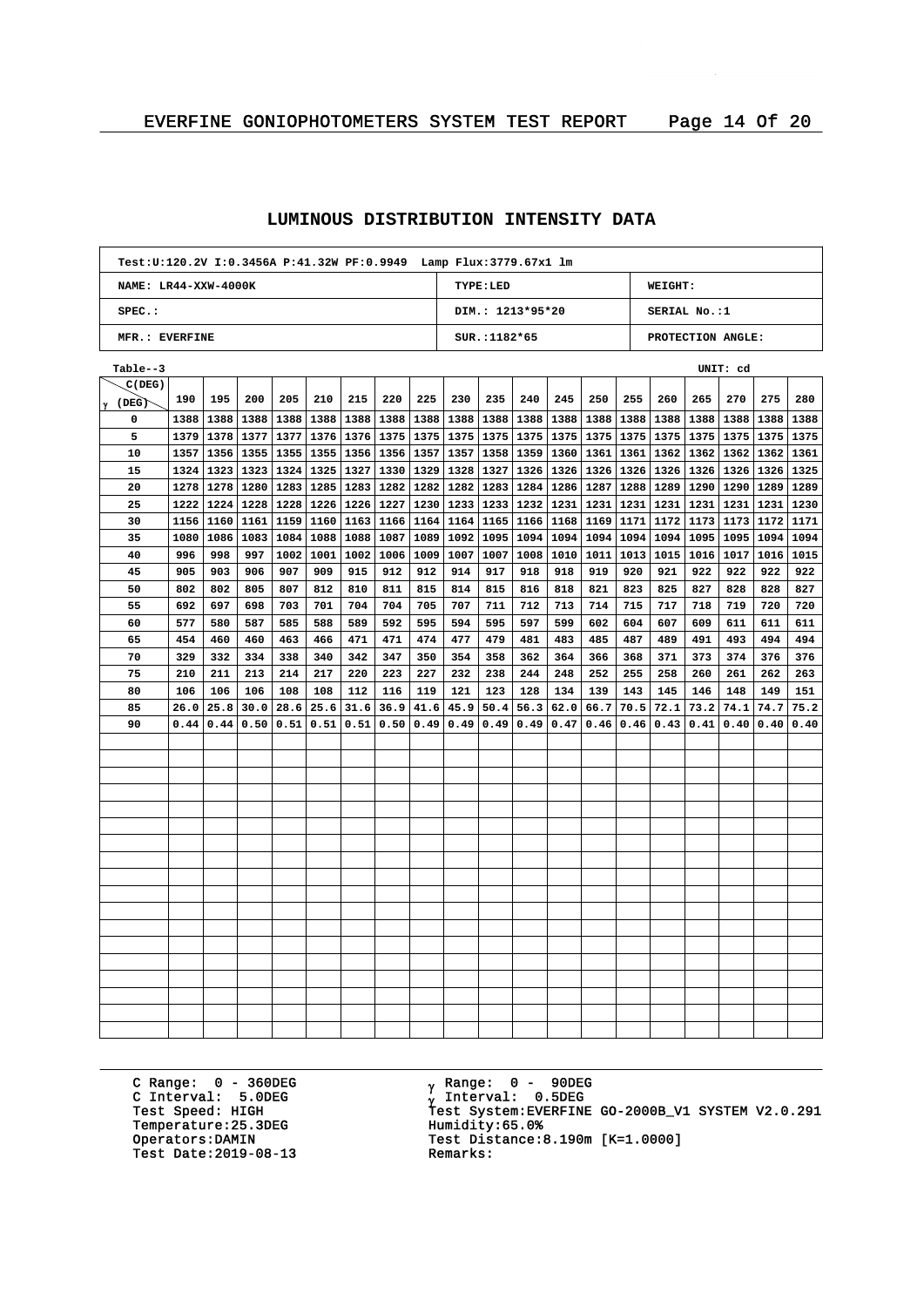## **LUMINOUS DISTRIBUTION INTENSITY DATA**

|                        | Test:U:120.2V I:0.3456A P:41.32W PF:0.9949 Lamp Flux:3779.67x1 lm |                           |             |           |                                                       |           |             |      |                           |                  |           |      |                                      |           |                   |          |  |
|------------------------|-------------------------------------------------------------------|---------------------------|-------------|-----------|-------------------------------------------------------|-----------|-------------|------|---------------------------|------------------|-----------|------|--------------------------------------|-----------|-------------------|----------|--|
| NAME: $LR44-XXW-4000K$ |                                                                   |                           |             |           |                                                       |           |             |      |                           | TYPE: LED        |           |      |                                      |           | WEIGHT:           |          |  |
| $SPEC.$ :              |                                                                   |                           |             |           |                                                       |           |             |      |                           | DIM.: 1213*95*20 |           |      |                                      |           | SERIAL No.:1      |          |  |
| MFR.: EVERFINE         |                                                                   |                           |             |           |                                                       |           |             |      |                           | SUR.: 1182*65    |           |      |                                      |           | PROTECTION ANGLE: |          |  |
| Table--4               |                                                                   |                           |             |           |                                                       |           |             |      |                           |                  |           |      |                                      |           |                   | UNIT: cd |  |
| C(DEG)                 |                                                                   |                           |             |           |                                                       |           |             |      |                           |                  |           |      |                                      |           |                   |          |  |
| $\gamma$ (DEG)         | 285                                                               | 290                       | 295         | 300       | 305                                                   | 310       | 315         | 320  | 325                       | 330              | 335       | 340  | 345                                  | 350       | 355               |          |  |
| 0                      | 1388                                                              | 1388                      |             | 1388 1388 | 1388                                                  | 1388      | 1388        | 1388 | 1388                      |                  | 1388 1388 |      | 1388 1388                            | 1388 1388 |                   |          |  |
| 5                      |                                                                   | 1375   1375   1375   1375 |             |           | 1375                                                  | 1375      | 1375        | 1375 | 1376                      | 1376 1377        |           |      | 1377   1378   1379   1380            |           |                   |          |  |
| 10                     |                                                                   | 1361   1360   1359   1358 |             |           | 1357 1356                                             |           | 1356   1355 |      | 1355                      | 1355   1355      |           |      | 1355   1356   1357   1359            |           |                   |          |  |
| 15                     |                                                                   |                           |             |           | 1325   1325   1325   1325   1325   1326   1327        |           |             |      | 1328   1326   1324   1323 |                  |           |      | 1322   1323   1324   1327            |           |                   |          |  |
| 20                     |                                                                   |                           |             |           | 1287   1286   1284   1283   1281   1280   1280   1280 |           |             |      | 1281                      | 1283 1281        |           |      | 1280 1279 1280 1282                  |           |                   |          |  |
| 25                     | 1230                                                              | 1230                      |             | 1229 1230 |                                                       | 1231 1231 | 1228        | 1226 | 1225                      | 1225             | 1227      |      | 1227   1225   1225   1228            |           |                   |          |  |
| 30                     | 1169                                                              | 1167                      |             |           | 1166   1164   1163                                    | 1162      | 1163        | 1166 | 1163                      | 1160             | 1160      |      | 1163   1162   1161   1163            |           |                   |          |  |
| 35                     | 1093                                                              | 1092                      | 1092        | 1092      | 1093                                                  | 1090      | 1088        | 1087 | 1089                      | 1090             | 1087      |      | 1086 1090                            | 1088 1089 |                   |          |  |
| 40                     | 1014                                                              | 1012                      |             | 1010 1008 | 1007                                                  | 1006      | 1008        | 1005 | 1004                      | 1005             | 1008      |      | 1004   1005   1007   1007            |           |                   |          |  |
| 45                     | 921                                                               | 921                       | 920         | 921       | 920                                                   | 917       | 915         | 914  | 916                       | 913              | 914       | 917  | 914                                  | 918       | 917               |          |  |
| 50                     | 825                                                               | 824                       | 822         | 820       | 820                                                   | 820       | 821         | 817  | 815                       | 817              | 816       | 817  | 818                                  | 819       | 820               |          |  |
| 55                     | 719                                                               | 719                       | 718         | 718       | 718                                                   | 715       | 713         | 714  | 715                       | 711              | 712       | 710  | 716                                  | 714       | 717               |          |  |
| 60                     | 610                                                               | 609                       | 608         | 607       | 606                                                   | 605       | 605         | 603  | 602                       | 603              | 600       | 600  | 601                                  | 602       | 605               |          |  |
| 65                     | 494                                                               | 494                       | 494         | 494       | 494                                                   | 492       | 490         | 487  | 487                       | 483              | 483       | 481  | 481                                  | 485       | 486               |          |  |
| 70                     | 376                                                               | 377                       | 376         | 376       | 375                                                   | 373       | 371         | 369  | 366                       | 363              | 361       | 360  | 358                                  | 359       | 363               |          |  |
| 75                     | 264                                                               | 263                       | 262         | 260       | 257                                                   | 254       | 250         | 247  | 245                       | 243              | 241       | 239  | 239                                  | 239       | 243               |          |  |
| 80                     | 152                                                               | 152                       | 149         | 145       | 141                                                   | 139       | 139         | 138  | 135                       | 132              | 134       | 134  | 135                                  | 135       | 137               |          |  |
| 85                     | 75.2                                                              | 73.6                      | 70.5        | 65.9      | 60.6                                                  | 56.9      | 54.3        | 51.7 | 48.8                      | 46.0             | 48.7      | 49.9 | 49.8                                 | 50.9      | 50.6              |          |  |
| 90                     | 0.44                                                              |                           | 0.50   0.57 | 0.58      | 0.59                                                  | 0.59      | 0.59        | 0.59 | 0.66                      | 0.73             | 0.82      |      | $1.00 \mid 1.21 \mid 1.38 \mid 1.60$ |           |                   |          |  |
|                        |                                                                   |                           |             |           |                                                       |           |             |      |                           |                  |           |      |                                      |           |                   |          |  |
|                        |                                                                   |                           |             |           |                                                       |           |             |      |                           |                  |           |      |                                      |           |                   |          |  |
|                        |                                                                   |                           |             |           |                                                       |           |             |      |                           |                  |           |      |                                      |           |                   |          |  |
|                        |                                                                   |                           |             |           |                                                       |           |             |      |                           |                  |           |      |                                      |           |                   |          |  |
|                        |                                                                   |                           |             |           |                                                       |           |             |      |                           |                  |           |      |                                      |           |                   |          |  |
|                        |                                                                   |                           |             |           |                                                       |           |             |      |                           |                  |           |      |                                      |           |                   |          |  |
|                        |                                                                   |                           |             |           |                                                       |           |             |      |                           |                  |           |      |                                      |           |                   |          |  |
|                        |                                                                   |                           |             |           |                                                       |           |             |      |                           |                  |           |      |                                      |           |                   |          |  |
|                        |                                                                   |                           |             |           |                                                       |           |             |      |                           |                  |           |      |                                      |           |                   |          |  |
|                        |                                                                   |                           |             |           |                                                       |           |             |      |                           |                  |           |      |                                      |           |                   |          |  |
|                        |                                                                   |                           |             |           |                                                       |           |             |      |                           |                  |           |      |                                      |           |                   |          |  |
|                        |                                                                   |                           |             |           |                                                       |           |             |      |                           |                  |           |      |                                      |           |                   |          |  |
|                        |                                                                   |                           |             |           |                                                       |           |             |      |                           |                  |           |      |                                      |           |                   |          |  |
|                        |                                                                   |                           |             |           |                                                       |           |             |      |                           |                  |           |      |                                      |           |                   |          |  |
|                        |                                                                   |                           |             |           |                                                       |           |             |      |                           |                  |           |      |                                      |           |                   |          |  |
|                        |                                                                   |                           |             |           |                                                       |           |             |      |                           |                  |           |      |                                      |           |                   |          |  |
|                        |                                                                   |                           |             |           |                                                       |           |             |      |                           |                  |           |      |                                      |           |                   |          |  |
|                        |                                                                   |                           |             |           |                                                       |           |             |      |                           |                  |           |      |                                      |           |                   |          |  |

C Range: 0 - 360DEG C Interval: 5.0DEG Temperature: 25.3DEG<br>Operators: DAMIN Test Date:  $2019-08-13$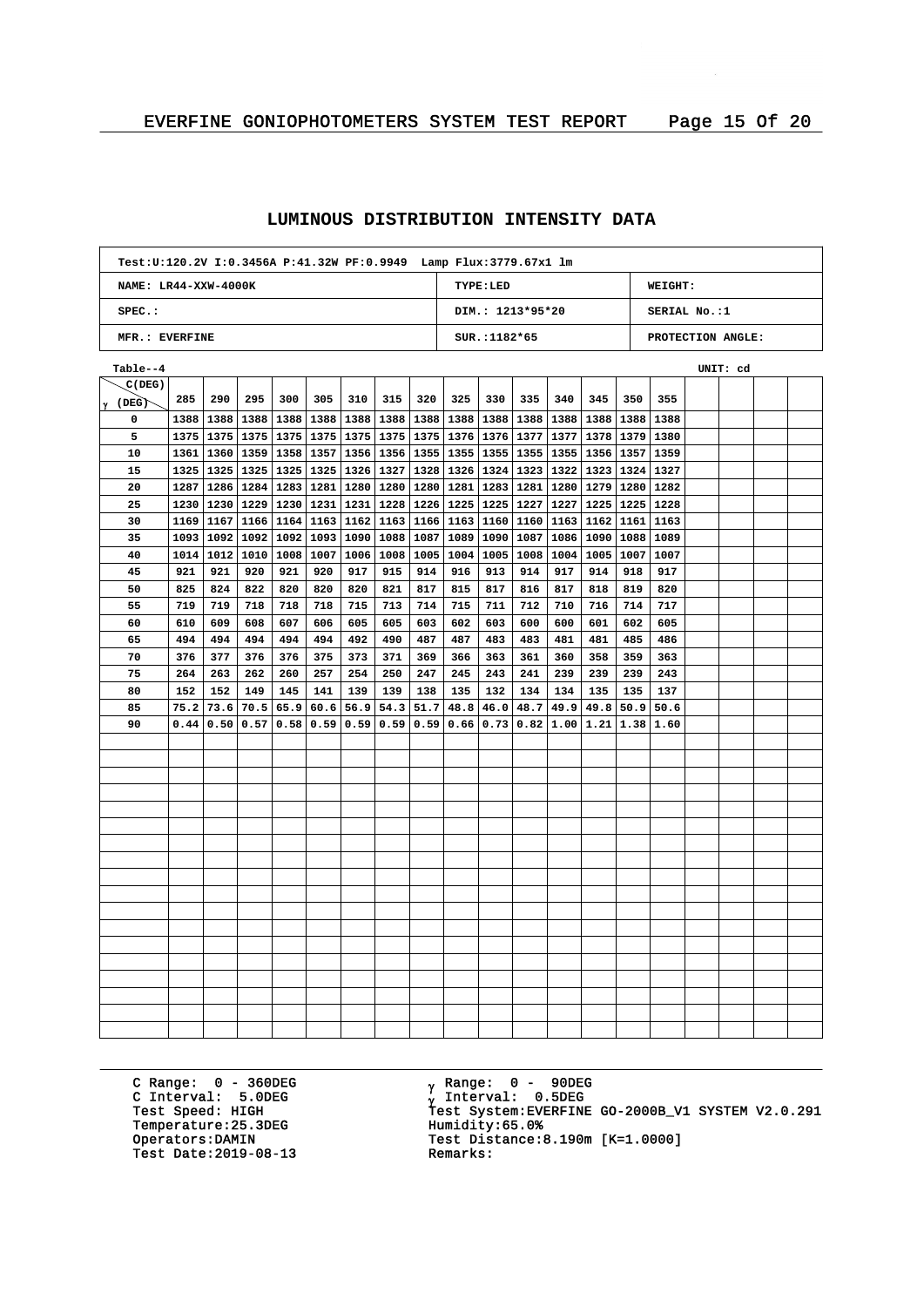|              |                |                | Photometric Data Table [cd] |                |                |                |                |                |                |                |
|--------------|----------------|----------------|-----------------------------|----------------|----------------|----------------|----------------|----------------|----------------|----------------|
| G/C          | 0.0            | 5.0            | 10.0                        | 15.0           | 20.0           | 25.0           | 30.0           | 35.0           | 40.0           | 45.0           |
| 0.0          | 1388<br>1386   | 1388<br>1385   | 1388<br>1385                | 1388<br>1384   | 1388<br>1384   | 1388<br>1384   | 1388<br>1383   | 1388<br>1383   | 1388<br>1383   | 1388<br>1383   |
| 2.5<br>5.0   | 1381           | 1380           | 1379                        | 1378           | 1378           | 1377           | 1377           | 1376           | 1376           | 1376           |
| 7.5          | 1373           | 1371           | 1370                        | 1369           | 1368           | 1368           | 1368           | 1368           | 1368           | 1368           |
| 10.0         | 1361           | 1359           | 1358                        | 1357           | 1356           | 1356           | 1356           | 1357           | 1357           | 1358           |
| 12.5         | 1347           | 1345           | 1343                        | 1342           | 1342           | 1342           | 1343           | 1344           | 1345           | 1347           |
| 15.0         | 1330           | 1327           | 1325                        | 1325           | 1325           | 1325           | 1327           | 1329           | 1331           | 1331           |
| 17.5         | 1309<br>1286   | 1307<br>1283   | 1305<br>1282                | 1305<br>1282   | 1305<br>1283   | 1307<br>1286   | 1309<br>1288   | 1311<br>1286   | 1310<br>1286   | 1309<br>1286   |
| 20.0<br>22.5 | 1261           | 1257           | 1256                        | 1257           | 1259           | 1263           | 1261           | 1260           | 1260           | 1261           |
| 25.0         | 1232           | 1229           | 1228                        | 1229           | 1232           | 1233           | 1232           | 1232           | 1234           | 1236           |
| 27.5         | 1202           | 1198           | 1198                        | 1199           | 1203           | 1201           | 1201           | 1203           | 1206           | 1209           |
| 30.0         | 1169           | 1165           | 1164                        | 1167           | 1169           | 1168           | 1169           | 1173           | 1176           | 1174           |
| 32.5         | 1133           | 1129           | 1130                        | 1134           | 1133           | 1133           | 1136           | 1141           | 1138           | 1137           |
| 35.0         | 1095           | 1092<br>1052   | 1093<br>1054                | 1097<br>1056   | 1095           | 1097<br>1059   | 1102<br>1061   | 1101<br>1059   | 1100<br>1060   | 1100<br>1063   |
| 37.5         | 1056<br>1014   | 1010           | 1013                        | 1014           | 1056<br>1015   | 1021           | 1011           | 1011           | 1018           | 1022           |
| 40.0<br>42.5 | 970.1          | 966.8          | 970.4                       | 967.5          | 970.6          | 968.1          | 952.9          | 956.1          | 967.1          | 967.6          |
| 45.0         | 924.7          | 921.6          | 926.2                       | 915.1          | 918.5          | 899.4          | 883.9          | 891.2          | 896.3          | 906.0          |
| 47.5         | 876.9          | 874.0          | 874.3                       | 854.5          | 851.8          | 821.7          | 806.6          | 811.2          | 820.9          | 836.3          |
| 50.0         | 827.4          | 825.1          | 815.5                       | 784.3          | 765.8          | 739.2          | 727.3          | 734.0          | 744.8          | 762.9          |
| 52.5         | 777.2          | 774.9          | 750.6                       | 707.1          | 681.3          | 656.5<br>590.5 | 660.1          | 664.6          | 671.0          | 692.3          |
| 55.0<br>57.5 | 724.8<br>670.1 | 722.3<br>663.3 | 680.6<br>603.4              | 626.2<br>554.7 | 606.3<br>543.1 | 543.9          | 604.3<br>557.7 | 605.1<br>559.1 | 613.7<br>564.7 | 628.5<br>571.9 |
| 60.0         | 612.3          | 594.0          | 520.1                       | 492.0          | 491.3          | 502.2          | 514.7          | 515.0          | 520.6          | 522.6          |
| 62.5         | 554.2          | 514.7          | 434.9                       | 435.6          | 445.5          | 460.4          | 463.6          | 468.5          | 474.1          | 473.2          |
| 65.0         | 493.9          | 427.2          | 360.1                       | 386.1          | 398.6          | 409.7          | 412.3          | 418.9          | 420.4          | 422.1          |
| 67.5         | 433.3          | 343.2          | 312.8                       | 340.3          | 353.7          | 359.6          | 362.2          | 365.9          | 367.3          | 370.0          |
| 70.0         | 372.4          | 269.4          | 273.3                       | 298.3          | 309.3          | 314.3          | 314.6          | 317.1          | 316.3          | 318.5          |
| 72.5         | 309.7<br>243.0 | 210.2<br>171.8 | 241.5<br>209.5              | 261.2<br>220.9 | 267.2<br>224.2 | 269.4<br>225.1 | 269.8<br>223.8 | 270.0<br>220.9 | 268.3<br>220.6 | 269.0<br>221.1 |
| 75.0<br>77.5 | 184.6          | 150.4          | 176.0                       | 181.8          | 179.3          | 179.5          | 174.9          | 172.4          | 174.1          | 174.4          |
| 80.0         | 138.2          | 124.9          | 137.0                       | 136.9          | 135.2          | 133.0          | 128.7          | 130.3          | 130.7          | 128.5          |
| 82.5         | 72.92          | 94.49          | 95.88                       | 95.08          | 93.79          | 92.90          | 92.25          | 91.56          | 88.66          | 83.08          |
| 85.0         | 31.48          | 58.58          | 58.40                       | 58.13          | 58.63          | 58.14          | 56.79          | 57.39          | 56.53          | 54.88          |
| 87.5<br>90.0 | 13.03<br>1.596 | 24.50<br>3.812 | 25.40<br>4.515              | 25.64<br>5.186 | 28.88<br>5.466 | 30.42<br>5.673 | 31.22<br>5.858 | 31.47<br>5.627 | 30.95<br>5.397 | 29.85<br>4.834 |
| G/C          | 50.0           | 55.0           | 60.0                        | 65.0           | 70.0           | 75.0           | 80.0           | 85.0           | 90.0           | 95.0           |
| 0.0          | 1388           | 1388           | 1388                        | 1388           | 1388           | 1388           | 1388           | 1388           | 1388           | 1388           |
| 2.5          | 1382           | 1382           | 1382                        | 1382           | 1382           | 1382           | 1382           | 1382           | 1382           | 1382           |
| 5.0          | 1376<br>1368   | 1376<br>1368   | 1376<br>1369                | 1376<br>1369   | 1376<br>1369   | 1376<br>1370   | 1376<br>1370   | 1376<br>1370   | 1376<br>1370   | 1376<br>1370   |
| 7.5<br>10.0  | 1359           | 1360           | 1361                        | 1362           | 1362           | 1363           | 1364           | 1364           | 1364           | 1364           |
| 12.5         | 1349           | 1349           | 1348                        | 1348           | 1347           | 1347           | 1347           | 1347           | 1346           | 1346           |
| 15.0         | 1330           | 1329           | 1329                        | 1329           | 1329           | 1329           | 1329           | 1329           | 1329           | 1329           |
| 17.5         | 1309           | 1309           | 1309                        | 1310           | 1310           | 1311           | 1311           | 1311           | 1311           | 1311           |
| 20.0         | 1286           | 1287           | 1289                        | 1290           | 1291           | 1292           | 1293           | 1294           | 1293           | 1293           |
| 22.5         | 1263           | 1266<br>1239   | 1268                        | 1268           | 1267           | 1266<br>1236   | 1265           | 1265           | 1264<br>1235   | 1264<br>1235   |
| 25.0         | 1240<br>1207   | 1206           | 1238<br>1206                | 1237<br>1206   | 1236<br>1206   | 1206           | 1236<br>1207   | 1236<br>1207   | 1206           | 1206           |
| 27.5<br>30.0 | 1173           | 1173           | 1173                        | 1174           | 1176           | 1177           | 1177           | 1178           | 1177           | 1176           |
| 32.5         | 1138           | 1139           | 1141                        | 1143           | 1142           | 1141           | 1140           | 1140           | 1139           | 1138           |
| 35.0         | 1102           | 1105           | 1104                        | 1103           | 1102           | 1102           | 1102           | 1101           | 1100           | 1099           |
| 37.5         | 1065           | 1063           | 1063                        | 1063           | 1063           | 1063           | 1063           | 1063           | 1062           | 1060           |
| 40.0         | 1020           | 1021           | 1022                        | 1023           | 1024           | 1025           | 1025           | 1025           | 1023           | 1021           |
| 42.5         | 972.9<br>920.8 | 978.3<br>934.6 | 980.3<br>935.9              | 982.4<br>934.8 | 981.8<br>934.0 | 980.7<br>933.4 | 979.6<br>932.8 | 978.3<br>931.7 | 976.8<br>930.2 | 974.4<br>927.8 |
| 45.0<br>47.5 | 861.8          | 878.5          | 884.9                       | 886.3          | 886.2          | 886.2          | 885.9          | 885.1          | 883.6          | 881.4          |
| 50.0         | 789.8          | 814.6          | 831.6                       | 837.7          | 838.5          | 839.0          | 839.1          | 838.5          | 837.0          | 835.0          |
| 52.5         | 717.7          | 747.4          | 775.3                       | 789.0          | 788.7          | 787.8          | 786.8          | 785.5          | 783.6          | 781.7          |
| 55.0         | 648.4          | 679.1          | 714.0                       | 733.1          | 734.5          | 734.0          | 733.3          | 732.1          | 730.2          | 728.0          |
| 57.5         | 583.3<br>528.1 | 612.5<br>550.7 | 648.9                       | 675.2          | 680.4          | 680.3          | 679.8          | 678.7          | 676.8<br>623.4 | 674.4          |
| 60.0         | 476.8          | 491.9          | 584.3<br>521.0              | 615.9<br>555.9 | 626.4<br>570.5 | 626.7<br>569.9 | 626.4<br>568.8 | 625.4<br>567.3 | 565.2          | 620.9<br>562.7 |
| 62.5<br>65.0 | 428.0          | 435.8          | 458.5                       | 493.1          | 511.5          | 511.6          | 510.6          | 509.1          | 506.9          | 504.4          |
| 67.5         | 376.0          | 377.7          | 396.9                       | 431.0          | 452.1          | 453.4          | 452.4          | 450.9          | 448.7          | 446.1          |
| 70.0         | 321.8          | 321.3          | 336.4                       | 369.4          | 392.7          | 395.2          | 394.2          | 392.7          | 390.5          | 387.8          |
| 72.5         | 268.8          | 266.0          | 277.2                       | 309.1          | 332.7          | 338.0          | 337.6          | 336.1          | 333.9          | 331.3          |
| 75.0         | 218.2          | 215.6          | 225.5                       | 250.9          | 272.1          | 281.0          | 281.2          | 279.5          | 277.3          | 274.9          |
| 77.5         | 170.8          | 167.9          | 175.3                       | 193.9          | 211.8          | 223.8          | 224.9          | 223.0          | 220.6          | 218.5          |
| 80.0         | 123.6<br>78.43 | 120.4<br>79.48 | 126.0<br>87.21              | 138.1<br>97.95 | 151.8<br>110.6 | 166.6<br>124.5 | 168.6<br>127.1 | 166.4<br>126.1 | 164.0<br>124.4 | 162.1<br>122.5 |
| 82.5<br>85.0 | 53.85          | 54.53          | 59.69                       | 66.97          | 75.49          | 84.84          | 86.64          | 85.99          | 84.74          | 83.14          |
|              |                |                |                             |                |                |                |                |                |                |                |

C Range: 0 - 360DEG C Interval: 5.0DEG Temperature: 25.3DEG<br>Operators:DAMIN Test Date:  $2019-08-13$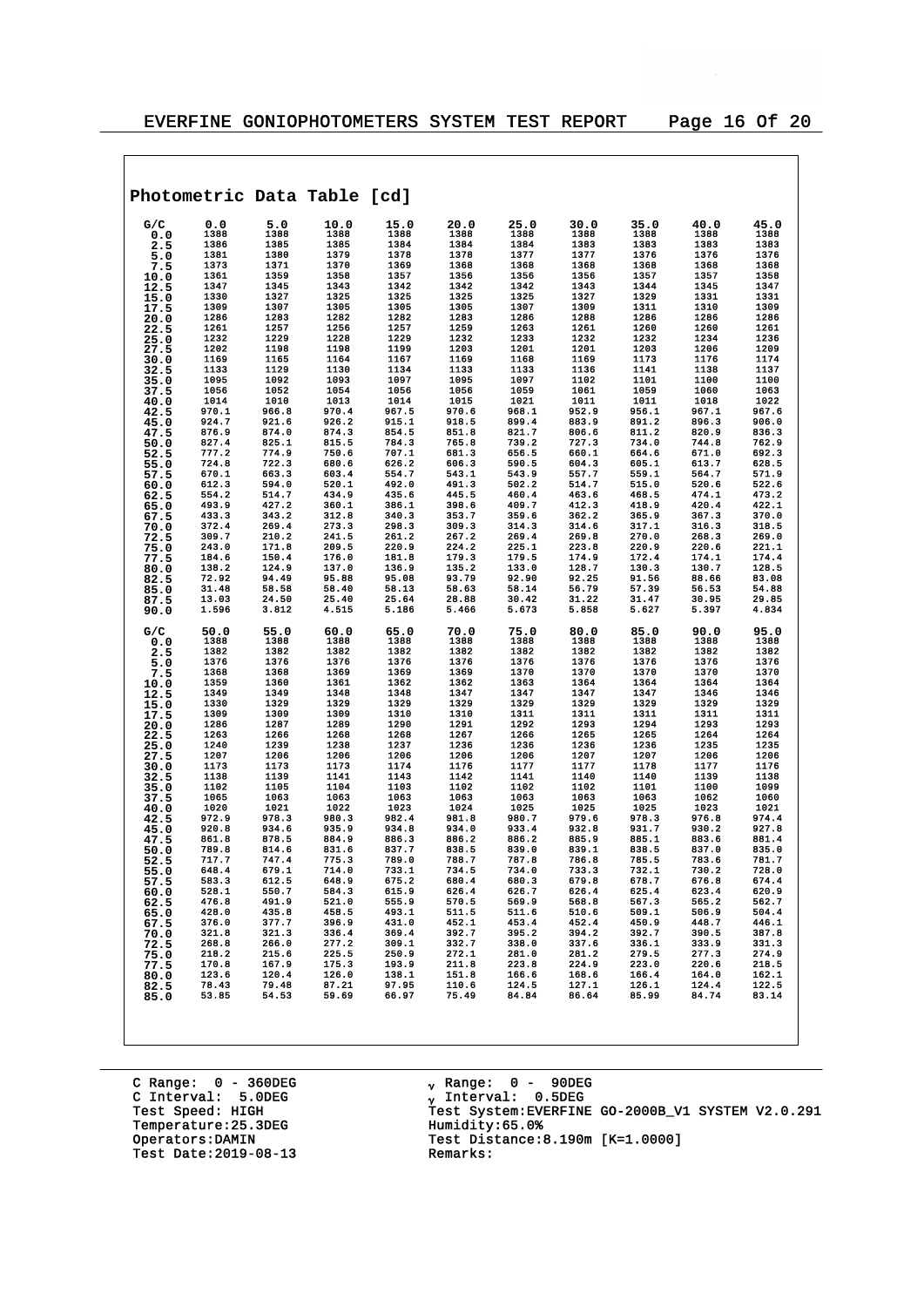|              |                |                | Photometric Data Table [cd]                        |                |                                                                      |                |                |                |                |                |
|--------------|----------------|----------------|----------------------------------------------------|----------------|----------------------------------------------------------------------|----------------|----------------|----------------|----------------|----------------|
| 87.5<br>90.0 | 29.29<br>4.739 | 29.77<br>5.115 | 32.44<br>5.331                                     | 36.26<br>5.678 | 40.64<br>5.903                                                       | 45.30<br>5.812 | 46.15<br>5.655 | 45.88<br>5.767 | 45.08<br>5.433 | 43.80<br>4.472 |
| G/C          | 100.0          | 105.0          | 110.0                                              | 115.0          | 120.0                                                                | 125.0          | 130.0          | 135.0          | 140.0          | 145.0          |
| 0.0<br>2.5   | 1388<br>1382   | 1388<br>1382   | 1388<br>1382                                       | 1388<br>1382   | 1388<br>1382                                                         | 1388<br>1382   | 1388<br>1382   | 1388<br>1383   | 1388<br>1383   | 1388<br>1383   |
| 5.0          | 1376           | 1376           | 1376                                               | 1376           | 1376                                                                 | 1376           | 1376           | 1376           | 1376           | 1376           |
| 7.5          | 1370           | 1370           | 1369                                               | 1369           | 1368                                                                 | 1368           | 1368           | 1367           | 1367           | 1367           |
| 10.0         | 1364           | 1363           | 1362                                               | 1361           | 1360                                                                 | 1359           | 1358           | 1357           | 1357           | 1356           |
| 12.5<br>15.0 | 1346<br>1328   | 1346<br>1328   | 1346<br>1327                                       | 1347<br>1327   | 1347<br>1327                                                         | 1348<br>1327   | 1348<br>1328   | 1346<br>1329   | 1344<br>1330   | 1343<br>1327   |
| 17.5         | 1310           | 1309           | 1308                                               | 1307           | 1306                                                                 | 1306           | 1305           | 1305           | 1306           | 1309           |
| 20.0         | 1292           | 1290           | 1288                                               | 1286           | 1284                                                                 | 1282           | 1279           | 1277           | 1277           | 1279           |
| 22.5         | 1263           | 1262           | 1261                                               | 1261           | 1261                                                                 | 1255           | 1249           | 1245           | 1244           | 1245           |
| 25.0<br>27.5 | 1233<br>1202   | 1229<br>1194   | 1224<br>1186                                       | 1222<br>1180   | 1220<br>1176                                                         | 1218<br>1173   | 1215<br>1171   | 1209<br>1169   | 1206<br>1164   | 1206<br>1164   |
| 30.0         | 1171           | 1158           | 1145                                               | 1137           | 1132                                                                 | 1128           | 1125           | 1121           | 1118           | 1118           |
| 32.5         | 1131           | 1117           | 1103                                               | 1094           | 1088                                                                 | 1084           | 1078           | 1076           | 1074           | 1071           |
| 35.0         | 1090           | 1075           | 1061                                               | 1051           | 1045                                                                 | 1041           | 1037           | 1038           | 1034           | 1027           |
| 37.5<br>40.0 | 1050<br>1009   | 1033<br>991.7  | 1020<br>978.9                                      | 1009<br>968.5  | 1004<br>964.3                                                        | 998.9<br>958.2 | 1000<br>955.7  | 1002<br>957.2  | 992.3<br>941.7 | 978.8<br>920.8 |
| 42.5         | 962.4          | 946.5          | 935.7                                              | 928.3          | 926.3                                                                | 915.5          | 898.3          | 886.3          | 875.5          | 848.5          |
| 45.0         | 915.1          | 899.2          | 888.2                                              | 883.5          | 881.8                                                                | 864.0          | 829.0          | 805.4          | 786.6          | 765.7          |
| 47.5         | 868.2          | 852.2          | 842.4                                              | 837.5          | 825.2                                                                | 794.3          | 751.2          | 722.8          | 701.1          | 682.8          |
| 50.0<br>52.5 | 821.5<br>768.5 | 805.7<br>754.5 | 797.2<br>749.7                                     | 790.3<br>739.3 | 764.0<br>697.7                                                       | 719.0<br>645.4 | 676.2<br>606.6 | 642.7<br>578.2 | 623.3<br>553.5 | 607.7<br>541.6 |
| 55.0         | 714.5          | 699.8          | 694.5                                              | 674.0          | 626.5                                                                | 575.2          | 542.4          | 519.2          | 498.5          | 483.8          |
| 57.5         | 660.6          | 645.2          | 638.0                                              | 605.3          | 555.9                                                                | 514.1          | 484.4          | 465.9          | 449.3          | 435.2          |
| 60.0         | 606.8          | 590.6          | 579.9                                              | 536.1          | 491.1                                                                | 459.7          | 435.5          | 417.9          | 403.3          | 389.0          |
| 62.5<br>65.0 | 549.2<br>491.0 | 533.7<br>475.3 | 518.9<br>457.0                                     | 467.8<br>413.8 | 430.6<br>379.3                                                       | 409.5<br>362.1 | 388.8<br>343.8 | 371.4<br>325.6 | 357.9<br>310.6 | 343.2<br>297.3 |
| 67.5         | 432.9          | 416.5          | 396.5                                              | 362.3          | 333.5                                                                | 315.0          | 297.8          | 280.2          | 264.5          | 251.6          |
| 70.0         | 375.0          | 357.7          | 337.5                                              | 313.2          | 288.1                                                                | 268.4          | 251.2          | 235.0          | 220.4          | 208.0          |
| 72.5         | 320.6          | 305.4          | 284.8                                              | 265.4          | 243.0                                                                | 222.5          | 205.8          | 191.4          | 178.8          | 168.0          |
| 75.0<br>77.5 | 266.8<br>213.1 | 255.5<br>205.7 | 236.6<br>188.5                                     | 217.0<br>169.0 | 196.7<br>151.4                                                       | 178.6<br>136.5 | 162.7<br>124.6 | 149.4<br>113.7 | 139.2<br>103.3 | 133.6<br>102.2 |
| 80.0         | 159.6          | 156.2          | 140.6                                              | 121.5          | 106.8                                                                | 95.42          | 87.80          | 80.98          | 74.41          | 74.85          |
| 82.5         | 119.9          | 116.6          | 103.2                                              | 86.20          | 72.27                                                                | 60.94          | 53.37          | 49.38          | 46.93          | 48.55          |
| 85.0         | 81.07          | 78.70          | 69.43                                              | 58.12          | 48.86                                                                | 41.35          | 36.33          | 31.92          | 28.22          | 26.63          |
| 87.5<br>90.0 | 42.26<br>3.457 | 40.82<br>2.970 | 35.98<br>2.692                                     | 30.39<br>2.814 | 25.80<br>2.931                                                       | 22.08<br>2.981 | 19.58<br>2.967 | 17.31<br>2.881 | 15.46<br>2.800 | 14.57<br>2.661 |
| G/C          | 150.0<br>1388  | 155.0<br>1388  | 160.0<br>1388                                      | 165.0<br>1388  | 170.0<br>1388                                                        | 175.0<br>1388  | 180.0<br>1388  | 185.0<br>1388  | 190.0<br>1388  | 195.0<br>1388  |
| 0.0<br>2.5   | 1383           | 1384           | 1384                                               | 1384           | 1385                                                                 | 1385           | 1386           | 1385           | 1385           | 1384           |
| 5.0          | 1376           | 1377           | 1377                                               | 1378           | 1379                                                                 | 1380           | 1381           | 1380           | 1379           | 1378           |
| 7.5          | 1367           | 1367           | 1368                                               | 1369           | 1370                                                                 | 1371           | 1372           | 1371           | 1369           | 1368           |
| 10.0         | 1356<br>1342   | 1355<br>1341   | 1356<br>1341                                       | 1356<br>1341   | 1357<br>1342                                                         | 1359<br>1343   | 1360<br>1346   | 1359<br>1343   | 1357<br>1342   | 1356<br>1341   |
| 12.5<br>15.0 | 1325           | 1324           | 1323                                               | 1323           | 1323                                                                 | 1325           | 1328           | 1325           | 1324           | 1323           |
| 17.5         | 1307           | 1304           | 1302                                               | 1302           | 1302                                                                 | 1304           | 1307           | 1304           | 1302           | 1302           |
| 20.0         | 1284           | 1282           | 1279                                               | 1278           | 1278                                                                 | 1279           | 1283           | 1280           | 1278           | 1278           |
| 22.5         | 1250<br>1212   | 1258<br>1221   | 1254<br>1226                                       | 1252<br>1223   | 1251<br>1221                                                         | 1252<br>1222   | 1256<br>1226   | 1253<br>1223   | 1252<br>1222   | 1252<br>1224   |
| 25.0<br>27.5 | 1169           | 1180           | 1195                                               | 1191           | 1189                                                                 | 1190           | 1193           | 1190           | 1190           | 1193           |
| 30.0         | 1124           | 1136           | 1152                                               | 1158           | 1154                                                                 | 1155           | 1159           | 1156           | 1156           | 1160           |
| 32.5         | 1077           | 1088           | 1106                                               | 1122           | 1118                                                                 | 1117           | 1121           | 1118           | 1119           | 1124           |
| 35.0         | 1027<br>976.1  | 1039<br>986.8  | 1057<br>1004                                       | 1081<br>1030   | 1078<br>1037                                                         | 1077<br>1035   | 1081<br>1039   | 1078<br>1036   | 1080<br>1039   | 1086<br>1043   |
| 37.5<br>40.0 | 915.3          | 926.9          | 943.2                                              | 973.1          | 993.3                                                                | 990.7          | 994.5          | 992.3          | 996.4          | 997.6          |
| 42.5         | 840.5          | 853.3          | 875.1                                              | 910.4          | 948.0                                                                | 944.2          | 947.9          | 946.1          | 951.5          | 950.9          |
| 45.0         | 759.0          | 772.7          | 798.1                                              | 839.6          | 900.9                                                                | 896.0          | 899.4          | 898.1          | 905.1          | 902.7          |
| 47.5<br>50.0 | 674.3<br>596.0 | 688.7<br>607.5 | 711.2<br>625.0                                     | 759.5<br>672.8 | 837.7<br>766.1                                                       | 845.9<br>793.4 | 849.1<br>797.1 | 848.4<br>797.1 | 854.4<br>801.8 | 853.0<br>802.3 |
| 52.5         | 533.3          | 533.0          | 550.0                                              | 581.7          | 683.8                                                                | 733.5          | 743.4          | 744.3          | 747.6          | 750.7          |
| 55.0         | 477.7          | 473.7          | 483.1                                              | 494.0          | 595.0                                                                | 664.2          | 687.4          | 689.7          | 692.4          | 697.4          |
| 57.5         | 427.3          | 422.1          | 423.6                                              | 430.7          | 503.4                                                                | 585.3          | 630.1          | 633.6          | 635.6          | 639.3          |
| 60.0         | 378.5<br>330.4 | 370.7<br>320.6 | 367.7<br>315.5                                     | 370.9<br>315.1 | 412.8                                                                | 494.9<br>397.4 | 569.7<br>507.7 | 574.8<br>514.1 | 576.6<br>516.4 | 580.3<br>520.2 |
| 62.5<br>65.0 | 283.5          | 272.9          | 266.4                                              | 263.8          |                                                                      | 305.0          | 444.1          | 451.4          | 454.4          | 460.3          |
| 67.5         | 239.2          | 229.8          | 221.0                                              | 218.4          |                                                                      | 233.8          | 380.7          | 387.3          | 390.6          | 396.2          |
| 70.0         | 199.3          | 194.0          |                                                    | 182.2          |                                                                      | 180.5          | 317.2          | 324.0          | 328.7          | 331.8          |
| 72.5<br>75.0 | 165.4<br>135.4 | 165.0<br>137.6 |                                                    | 157.0<br>133.7 |                                                                      | 136.6<br>104.9 | 255.2<br>171.9 | 262.1<br>205.2 | 269.3<br>209.9 | 270.5<br>210.9 |
| 77.5         | 106.1          | 109.4          | 221.0<br>187.9<br>163.6<br>138.9<br>110.4<br>110.4 | 110.5          | 114.8<br>331.0<br>264.8<br>218.4<br>176.8<br>141.2<br>119.1<br>101.3 | 80.55          | 89.09          | 153.5          | 156.0          | 156.9          |
|              |                |                |                                                    |                |                                                                      |                |                |                |                |                |

C Range: 0 - 360DEG C Interval: 5.0DEG Temperature: 25.3DEG<br>Operators:DAMIN Test Date:  $2019-08-13$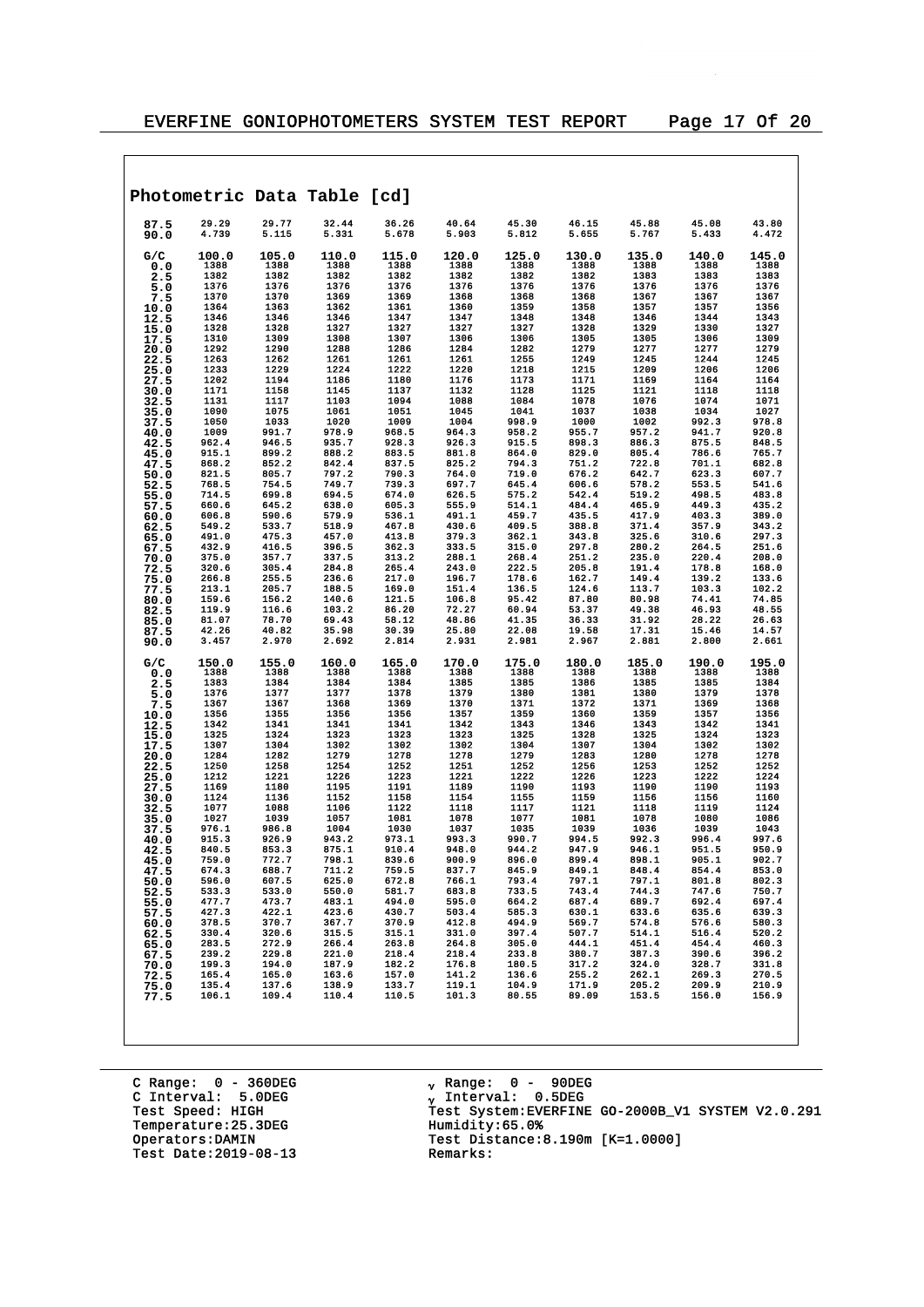|              |                 |                 | Photometric Data Table [cd] |                 |                 |                 |                 |                 |                 |                 |
|--------------|-----------------|-----------------|-----------------------------|-----------------|-----------------|-----------------|-----------------|-----------------|-----------------|-----------------|
| 80.0         | 77.93           | 80.12           | 81.56                       | 81.16           | 77.82           | 62.84           | 56.09           | 105.0           | 106.3           | 106.3           |
| 82.5         | 50.74           | 52.60           | 52.09                       | 51.01           | 49.15           | 43.58           | 28.76           | 61.99           | 62.42           | 61.71           |
| 85.0<br>87.5 | 24.18<br>13.32  | 26.96<br>12.53  | 27.62<br>10.65              | 24.03<br>6.780  | 22.43<br>6.620  | 20.48<br>4.386  | 10.35<br>2.052  | 25.77<br>6.406  | 26.01<br>6.768  | 25.81<br>5.634  |
| 90.0         | 2.630           | 2.832           | 2.665                       | 2.398           | 1.780           | 1.072           | 0.6623          | 0.4418          | 0.4419          | 0.4419          |
| G/C          | 200.0           | 205.0           | 210.0                       | 215.0           | 220.0           | 225.0           | 230.0           | 235.0           | 240.0           | 245.0           |
| 0.0<br>2.5   | 1388<br>1384    | 1388<br>1383    | 1388<br>1383                | 1388<br>1383    | 1388<br>1382    | 1388<br>1382    | 1388<br>1382    | 1388<br>1382    | 1388<br>1382    | 1388<br>1382    |
| 5.0          | 1377            | 1377            | 1376                        | 1376            | 1375            | 1375            | 1375            | 1375            | 1375            | 1375            |
| 7.5          | 1368            | 1367            | 1367                        | 1367            | 1367            | 1367            | 1367            | 1367            | 1367            | 1368            |
| 10.0<br>12.5 | 1355<br>1340    | 1355<br>1341    | 1355<br>1341                | 1356<br>1342    | 1356<br>1344    | 1357<br>1345    | 1357<br>1347    | 1358<br>1347    | 1359<br>1346    | 1360<br>1346    |
| 15.0         | 1323            | 1324            | 1325                        | 1327            | 1330            | 1329            | 1328            | 1327            | 1326            | 1326            |
| 17.5         | 1303<br>1280    | 1305<br>1283    | 1307<br>1285                | 1309<br>1283    | 1307<br>1282    | 1306<br>1282    | 1306<br>1282    | 1305<br>1283    | 1306<br>1284    | 1306<br>1286    |
| 20.0<br>22.5 | 1255            | 1259            | 1257                        | 1255            | 1255            | 1256            | 1258            | 1260            | 1263            | 1262            |
| 25.0         | 1228            | 1228            | 1226                        | 1226            | 1227            | 1230            | 1233            | 1233            | 1232            | 1231            |
| 27.5         | 1198<br>1161    | 1195<br>1159    | 1194<br>1160                | 1195<br>1163    | 1198<br>1166    | 1201<br>1164    | 1200<br>1164    | 1199<br>1165    | 1199<br>1166    | 1199<br>1168    |
| 30.0<br>32.5 | 1123            | 1122            | 1125                        | 1129            | 1127            | 1127            | 1128            | 1130            | 1133            | 1136            |
| 35.0         | 1083            | 1084            | 1088                        | 1088            | 1087            | 1089            | 1092            | 1095            | 1094            | 1094            |
| 37.5         | 1041<br>997.4   | 1044<br>1002    | 1046<br>1001                | 1046<br>1002    | 1047<br>1006    | 1050<br>1009    | 1053<br>1007    | 1052<br>1007    | 1051<br>1008    | 1052<br>1010    |
| 40.0<br>42.5 | 952.6           | 955.8           | 955.4                       | 958.7           | 962.6           | 960.5           | 960.6           | 962.1           | 964.4           | 967.3           |
| 45.0         | 906.5           | 907.1           | 909.0                       | 914.5           | 912.3           | 912.2           | 914.0           | 917.0           | 918.2           | 918.3           |
| 47.5         | 857.9<br>805.1  | 857.3<br>807.3  | 861.9<br>811.6              | 862.4<br>809.6  | 861.8<br>811.1  | 863.7<br>814.6  | 867.2<br>814.0  | 866.8<br>814.7  | 867.2<br>816.3  | 868.3<br>818.5  |
| 50.0<br>52.5 | 751.7           | 756.8           | 756.4                       | 756.8           | 760.4           | 759.7           | 760.6           | 762.6           | 765.5           | 768.7           |
| 55.0         | 698.0           | 702.5           | 700.9                       | 703.9           | 703.9           | 704.8           | 707.4           | 710.8           | 712.0           | 712.5           |
| 57.5         | 643.9<br>587.0  | 644.3<br>585.4  | 645.8<br>588.5              | 647.0<br>588.7  | 647.7<br>591.7  | 650.3<br>594.6  | 653.8<br>594.3  | 653.5<br>595.3  | 654.4<br>597.0  | 655.8<br>599.2  |
| 60.0<br>62.5 | 523.5           | 526.0           | 527.3                       | 530.7           | 533.9           | 533.8           | 535.2           | 537.2           | 539.8           | 542.6           |
| 65.0         | 460.1           | 462.8           | 466.0                       | 470.6           | 471.2           | 473.5           | 476.5           | 479.1           | 481.0           | 482.9           |
| 67.5<br>70.0 | 397.6<br>333.7  | 399.6<br>338.2  | 404.8<br>339.7              | 405.9<br>342.3  | 408.8<br>346.6  | 413.3<br>350.4  | 416.0<br>353.8  | 418.5<br>358.0  | 421.2<br>361.7  | 423.5<br>364.3  |
| 72.5         | 271.7           | 275.0           | 276.7                       | 280.1           | 284.0           | 287.9           | 292.1           | 297.7           | 302.5           | 305.7           |
| 75.0         | 212.6           | 214.1           | 216.5                       | 219.6           | 222.7           | 226.5           | 231.8           | 238.5           | 244.2           | 248.3           |
| 77.5<br>80.0 | 156.3<br>106.2  | 158.1<br>107.7  | 160.1<br>107.7              | 160.9<br>111.6  | 165.2<br>115.6  | 171.3<br>118.8  | 175.9<br>120.9  | 180.6<br>123.5  | 186.2<br>128.4  | 190.9<br>133.7  |
| 82.5         | 62.17           | 64.63           | 65.73                       | 66.78           | 67.47           | 67.28           | 68.98           | 75.73           | 84.49           | 92.95           |
| 85.0         | 29.99           | 28.57           | 25.58                       | 31.59           | 36.91           | 41.58           | 45.91           | 50.39           | 56.26           | 61.98           |
| 87.5<br>90.0 | 9.083<br>0.5002 | 10.81<br>0.5141 | 12.86<br>0.5141             | 15.88<br>0.5096 | 18.59<br>0.5006 | 20.94<br>0.4916 | 23.13<br>0.4916 | 25.36<br>0.4871 | 28.31<br>0.4916 | 31.18<br>0.4736 |
| G/C          | 250.0           | 255.0           | 260.0                       | 265.0           | 270.0           | 275.0           | 280.0           | 285.0           | 290.0           | 295.0           |
| 0.0          | 1388<br>1381    | 1388<br>1381    | 1388<br>1381                | 1388<br>1381    | 1388<br>1381    | 1388<br>1381    | 1388<br>1381    | 1388<br>1381    | 1388<br>1381    | 1388<br>1381    |
| 2.5<br>5.0   | 1375            | 1375            | 1375                        | 1375            | 1375            | 1375            | 1375            | 1375            | 1375            | 1375            |
| 7.5          | 1368            | 1368            | 1368                        | 1368            | 1369            | 1368            | 1368            | 1368            | 1368            | 1367            |
| 10.0         | 1361<br>1345    | 1361<br>1345    | 1362<br>1344                | 1362<br>1344    | 1362<br>1344    | 1362<br>1344    | 1361<br>1344    | 1361<br>1344    | 1360<br>1344    | 1359<br>1344    |
| 12.5<br>15.0 | 1326            | 1326            | 1326                        | 1326            | 1326            | 1326            | 1325            | 1325            | 1325            | 1325            |
| 17.5         | 1307            | 1307            | 1308                        | 1308            | 1308            | 1308            | 1307            | 1306            | 1306            | 1305            |
| 20.0<br>22.5 | 1287<br>1262    | 1288<br>1261    | 1289<br>1261                | 1290<br>1261    | 1290<br>1261    | 1289<br>1260    | 1289<br>1260    | 1287<br>1260    | 1286<br>1260    | 1284<br>1261    |
| 25.0         | 1231            | 1231            | 1231                        | 1231            | 1231            | 1231            | 1230            | 1230            | 1230            | 1229            |
| 27.5         | 1200            | 1201            | 1202                        | 1202            | 1202            | 1201            | 1201            | 1200            | 1199            | 1198            |
| 30.0<br>32.5 | 1169<br>1135    | 1171<br>1134    | 1172<br>1134                | 1173<br>1134    | 1173<br>1134    | 1172<br>1133    | 1171<br>1133    | 1169<br>1133    | 1167<br>1133    | 1166<br>1133    |
| 35.0         | 1094            | 1094            | 1094                        | 1095            | 1095            | 1094            | 1094            | 1093            | 1092            | 1092            |
| 37.5         | 1053<br>1011    | 1054            | 1055                        | 1055            | 1056            | 1055            | 1055            | 1053            | 1052<br>1012    | 1051            |
| 40.0<br>42.5 | 968.0           | 1013<br>968.1   | 1015<br>968.6               | 1016<br>969.2   | 1017<br>969.5   | 1016<br>969.4   | 1015<br>969.2   | 1014<br>969.0   | 969.1           | 1010<br>968.7   |
| 45.0         | 919.0           | 919.8           | 920.9                       | 921.7           | 922.3           | 922.2           | 921.7           | 921.1           | 920.6           | 920.4           |
| 47.5         | 869.8<br>820.9  | 871.6<br>823.3  | 873.1<br>825.3              | 874.4<br>827.0  | 875.1<br>827.8  | 874.9<br>827.7  | 874.2<br>826.8  | 873.2<br>825.4  | 872.1<br>823.7  | 871.1<br>821.9  |
| 50.0<br>52.5 | 769.9           | 770.6           | 771.7                       | 772.8           | 773.6           | 773.9           | 773.8           | 773.6           | 773.4           | 772.8           |
| 55.0         | 713.8           | 715.2           | 716.8                       | 718.3           | 719.3           | 719.7           | 719.6           | 719.1           | 718.6           | 718.1           |
| 57.5         | 657.8<br>601.8  | 659.8<br>604.5  | 661.9<br>607.0              | 663.8<br>609.3  | 665.1<br>610.8  | 665.6<br>611.5  | 665.4<br>611.3  | 664.7<br>610.5  | 664.0<br>609.5  | 663.1<br>608.1  |
| 60.0<br>62.5 | 544.5           | 546.4           | 548.4                       | 550.3           | 551.7           | 552.6           | 553.1           | 553.1           | 553.2           | 553.2           |
| 65.0         | 484.9           | 487.0           | 489.1                       | 491.1           | 492.6           | 493.6           | 494.1           | 494.1           | 494.2           | 494.0           |
| 67.5         | 425.5<br>366.2  | 427.7<br>368.4  | 429.9<br>370.7              | 432.0<br>372.9  | 433.5<br>374.4  | 434.6<br>375.5  | 435.1<br>376.2  | 435.2<br>376.5  | 435.3<br>376.6  | 435.1<br>376.4  |
| 70.0         |                 |                 |                             |                 |                 |                 |                 |                 |                 |                 |
|              |                 |                 |                             |                 |                 |                 |                 |                 |                 |                 |

C Range: 0 - 360DEG C Interval: 5.0DEG Temperature: 25.3DEG<br>Operators:DAMIN Test Date:  $2019-08-13$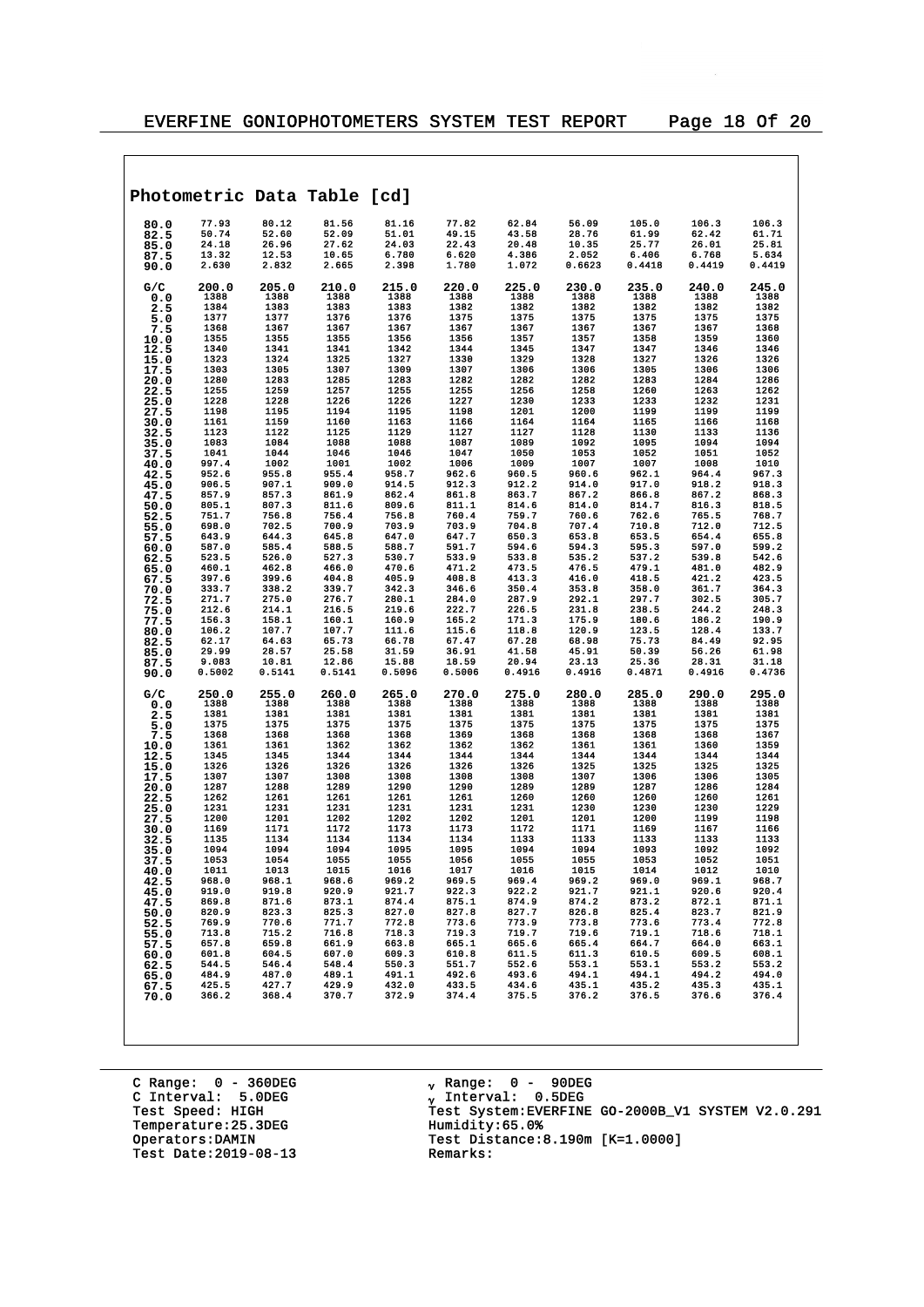$\overline{\phantom{a}}$ 

|              |                 |                 | Photometric Data Table [cd] |                 |                 |                 |                 |                 |                 |                |
|--------------|-----------------|-----------------|-----------------------------|-----------------|-----------------|-----------------|-----------------|-----------------|-----------------|----------------|
| 72.5         | 308.5           | 311.5           | 314.0                       | 316.2           | 317.7           | 318.9           | 319.6           | 319.9           | 319.5           | 318.5          |
| 75.0         | 251.9           | 255.4           | 257.7                       | 259.6           | 261.1           | 262.4           | 263.4           | 264.0           | 263.4           | 261.8          |
| 77.5         | 195.3           | 199.4           | 201.4                       | 203.0           | 204.4           | 205.9           | 207.2           | 208.2           | 207.4           | 205.2          |
| 80.0<br>82.5 | 138.8<br>99.95  | 143.5<br>105.5  | 145.1<br>108.0              | 146.4<br>109.6  | 147.7<br>110.9  | 149.4<br>111.9  | 151.1<br>112.6  | 152.5<br>112.6  | 151.5<br>110.2  | 148.7<br>105.6 |
| 85.0         | 66.69           | 70.46           | 72.14                       | 73.23           | 74.06           | 74.74           | 75.19           | 75.22           | 73.59           | 70.46          |
| 87.5         | 33.55           | 35.44           | 36.28                       | 36.82           | 37.23           | 37.57           | 37.80           | 37.83           | 37.03           | 35.48          |
| 90.0         | 0.4646          | 0.4601          | 0.4285                      | 0.4104          | 0.4014          | 0.3968          | 0.4013          | 0.4420          | 0.5006          | 0.5682         |
| G/C          | 300.0           | 305.0           | 310.0                       | 315.0           | 320.0           | 325.0           | 330.0           | 335.0           | 340.0           | 345.0          |
| 0.0<br>2.5   | 1388<br>1382    | 1388<br>1382    | 1388<br>1382                | 1388<br>1382    | 1388<br>1382    | 1388<br>1383    | 1388<br>1383    | 1388<br>1383    | 1388<br>1384    | 1388<br>1384   |
| 5.0          | 1375            | 1375            | 1375                        | 1375            | 1375            | 1376            | 1376            | 1377            | 1377            | 1378           |
| 7.5          | 1367            | 1367            | 1366                        | 1366            | 1366            | 1366            | 1366            | 1367            | 1368            | 1369           |
| 10.0<br>12.5 | 1358<br>1345    | 1357<br>1346    | 1356<br>1345                | 1356<br>1344    | 1355<br>1342    | 1355<br>1341    | 1355<br>1340    | 1355<br>1340    | 1355<br>1340    | 1356<br>1341   |
| 15.0         | 1325            | 1325            | 1326                        | 1327            | 1328            | 1326            | 1324            | 1323            | 1322            | 1323           |
| 17.5         | 1304            | 1304            | 1304                        | 1304            | 1305            | 1307            | 1305            | 1303            | 1302            | 1302           |
| 20.0<br>22.5 | 1283<br>1261    | 1281<br>1258    | 1280<br>1256                | 1280<br>1254    | 1280<br>1254    | 1281<br>1254    | 1283<br>1255    | 1281<br>1257    | 1280<br>1255    | 1279<br>1253   |
| 25.0         | 1230            | 1231            | 1231                        | 1228            | 1226            | 1225            | 1225            | 1227            | 1227            | 1225           |
| 27.5         | 1197            | 1197            | 1198                        | 1200            | 1197            | 1194            | 1193            | 1194            | 1198            | 1195           |
| 30.0<br>32.5 | 1164<br>1130    | 1163<br>1128    | 1162<br>1126                | 1163<br>1126    | 1166<br>1127    | 1163<br>1130    | 1160<br>1126    | 1160<br>1124    | 1163<br>1125    | 1162<br>1127   |
| 35.0         | 1092            | 1093            | 1090                        | 1088            | 1087            | 1089            | 1090            | 1087            | 1086            | 1090           |
| 37.5         | 1050            | 1050            | 1051                        | 1049            | 1047            | 1047            | 1049            | 1048            | 1046            | 1049           |
| 40.0<br>42.5 | 1008<br>965.8   | 1007<br>963.3   | 1006<br>961.7               | 1008<br>961.1   | 1005<br>962.5   | 1004<br>960.0   | 1005<br>959.2   | 1008<br>962.4   | 1004<br>961.1   | 1005<br>960.6  |
| 45.0         | 920.7           | 919.9           | 916.8                       | 914.7           | 914.3           | 916.0           | 912.7           | 914.3           | 916.7           | 914.3          |
| 47.5         | 870.6           | 870.7           | 871.8                       | 868.0           | 865.9           | 866.5           | 866.1           | 865.3           | 869.6           | 866.7          |
| 50.0<br>52.5 | 820.4<br>770.3  | 819.6<br>768.4  | 819.5<br>767.0              | 821.3<br>767.3  | 817.4<br>769.1  | 815.2<br>764.9  | 816.8<br>763.5  | 815.8<br>764.8  | 817.4<br>764.5  | 817.8<br>767.7 |
| 55.0         | 718.0           | 717.5           | 714.8                       | 713.4           | 713.7           | 714.5           | 710.7           | 711.6           | 710.4           | 716.1          |
| 57.5         | 662.2           | 661.7           | 662.1                       | 659.9           | 658.3           | 659.0           | 658.0           | 655.4           | 656.2           | 659.1          |
| 60.0<br>62.5 | 606.8<br>551.6  | 605.6<br>549.8  | 605.1<br>548.3              | 605.1<br>547.2  | 603.3<br>547.0  | 601.9<br>544.7  | 603.4<br>543.3  | 599.7<br>544.1  | 600.2<br>540.4  | 600.5<br>540.6 |
| 65.0         | 493.9           | 493.7           | 492.0                       | 489.5           | 487.5           | 486.7           | 483.3           | 483.1           | 480.9           | 480.8          |
| 67.5         | 434.9<br>376.2  | 434.0<br>374.5  | 433.5<br>373.1              | 432.4<br>371.3  | 428.5<br>369.5  | 425.5<br>365.7  | 424.3           | 421.5<br>360.9  | 422.3<br>360.0  | 419.2<br>358.2 |
| 70.0<br>72.5 | 317.6           | 315.3           | 312.9                       | 310.5           | 308.0           | 306.1           | 362.8<br>302.9  | 299.8           | 298.7           | 299.7          |
| 75.0         | 259.9           | 256.7           | 253.6                       | 250.4           | 247.5           | 245.3           | 243.5           | 240.7           | 239.3           | 239.0          |
| 77.5<br>80.0 | 202.4<br>144.9  | 198.6<br>140.7  | 196.1<br>139.4              | 193.9<br>139.3  | 189.6<br>137.8  | 186.4<br>135.2  | 185.8<br>132.3  | 185.2<br>133.9  | 184.3<br>134.5  | 184.1<br>135.0 |
| 82.5         | 98.94           | 90.91           | 85.31                       | 85.56           | 87.39           | 88.16           | 88.38           | 88.75           | 88.61           | 90.29          |
| 85.0         | 65.94           | 60.56           | 56.89                       | 54.28           | 51.68           | 48.85           | 45.98           | 48.68           | 49.95           | 49.80          |
| 87.5<br>90.0 | 33.20<br>0.5818 | 30.50<br>0.5863 | 28.68<br>0.5863             | 27.37<br>0.5863 | 26.05<br>0.5863 | 24.63<br>0.6584 | 23.22<br>0.7306 | 21.98<br>0.8159 | 20.08<br>0.9962 | 18.03<br>1.212 |
|              |                 |                 |                             |                 |                 |                 |                 |                 |                 |                |
| G/C<br>0.0   | 350.0<br>1388   | 355.0<br>1388   |                             |                 |                 |                 |                 |                 |                 |                |
| 2.5          | 1385            | 1385            |                             |                 |                 |                 |                 |                 |                 |                |
| 5.0          | 1379            | 1380            |                             |                 |                 |                 |                 |                 |                 |                |
| 7.5          | 1370<br>1357    | 1371<br>1359    |                             |                 |                 |                 |                 |                 |                 |                |
| 10.0<br>12.5 | 1342            | 1344            |                             |                 |                 |                 |                 |                 |                 |                |
| 15.0         | 1324            | 1327            |                             |                 |                 |                 |                 |                 |                 |                |
| 17.5<br>20.0 | 1304<br>1280    | 1306<br>1282    |                             |                 |                 |                 |                 |                 |                 |                |
| 22.5         | 1254            | 1256            |                             |                 |                 |                 |                 |                 |                 |                |
| 25.0         | 1225            | 1228            |                             |                 |                 |                 |                 |                 |                 |                |
| 27.5<br>30.0 | 1194<br>1161    | 1197<br>1163    |                             |                 |                 |                 |                 |                 |                 |                |
| 32.5         | 1126            | 1127            |                             |                 |                 |                 |                 |                 |                 |                |
| 35.0         | 1088<br>1048    | 1089<br>1049    |                             |                 |                 |                 |                 |                 |                 |                |
| 37.5<br>40.0 | 1007            | 1007            |                             |                 |                 |                 |                 |                 |                 |                |
| 42.5         | 963.4           | 963.2           |                             |                 |                 |                 |                 |                 |                 |                |
| 45.0         | 918.1<br>869.4  | 917.4<br>869.5  |                             |                 |                 |                 |                 |                 |                 |                |
| 47.5<br>50.0 | 818.9           | 820.0           |                             |                 |                 |                 |                 |                 |                 |                |
| 52.5         | 766.9           | 769.1           |                             |                 |                 |                 |                 |                 |                 |                |
| 55.0<br>57.5 | 713.9<br>658.8  | 716.6<br>662.2  |                             |                 |                 |                 |                 |                 |                 |                |
| 60.0         | 602.4           | 604.9           |                             |                 |                 |                 |                 |                 |                 |                |
| 62.5         | 544.7           | 546.3           |                             |                 |                 |                 |                 |                 |                 |                |
|              |                 |                 |                             |                 |                 |                 |                 |                 |                 |                |
|              |                 |                 |                             |                 |                 |                 |                 |                 |                 |                |
|              |                 |                 |                             |                 |                 |                 |                 |                 |                 |                |

C Range: 0 - 360DEG C Interval: 5.0DEG Test Speed: HIGH<br>Temperature:25.3DEG<br>Operators:DAMIN Test Date:  $2019-08-13$